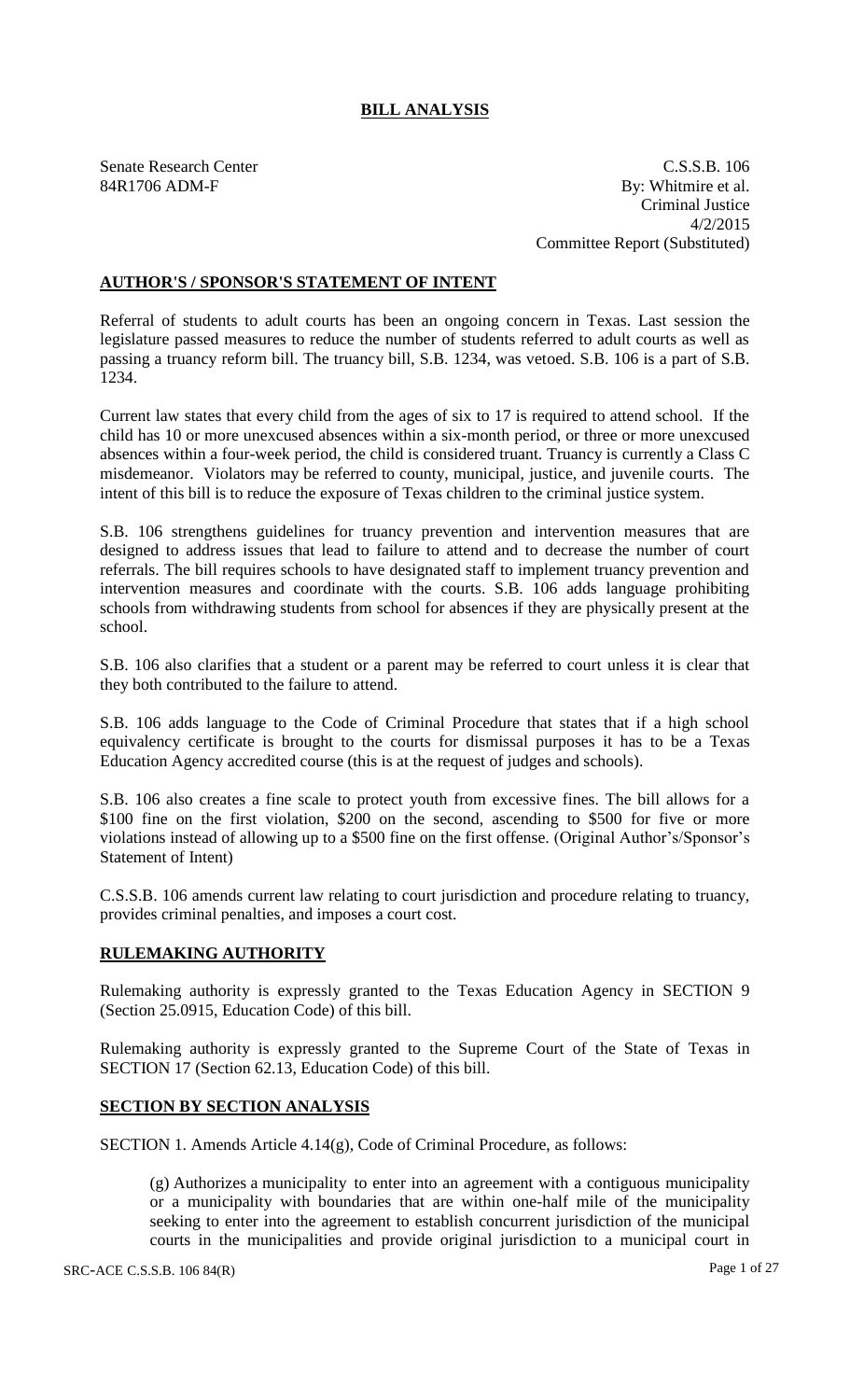which a case is brought as if the municipal court were located in the municipality in which the case arose, for cases that arise under Section 821.022 (Seizure of Cruelly Treated Animal), Health and Safety Code, rather than for cases that arise under Section 821.022, Health and Safety Code, or Section 25.094 (Failure to Attend School), Education Code.

SECTION 2. Amends Articles 45.0216(f) and (g), Code of Criminal Procedure, as follows:

(f) Requires the court to order the conviction, together with all complaints, verdicts, sentences, and prosecutorial and law enforcement records, and any other documents relating to the offense, expunged from the person's record if the court finds that for a person applying for the expunction of a conviction for an offense described by Section 43.261 (Electronic Transmission of Certain Visual Material Depicting Minor), Penal Code, the person was not found to have engaged in conduct indicating a need for supervision described by Section 51.03(b)(7) (relating to delinquent behavior including prostitution), Family Code, rather than Section 51.03(b)(8) (relating to delinquent behavior including electronic transmission of certain visual material depicting a minor), Family Code, while the person was a child.

(g) Deletes existing text providing that this article does not apply to any offense otherwise covered by Section 25.094, Education Code.

SECTION 3. Amends Subchapter B, Chapter 45, Code of Criminal Procedure, by adding Article 45.0541, as follows:

Art. 45.0541. AUTOMATIC EXPUNCTION OF TRUANCY RECORDS. (a) Defines, in this article, "truancy offense."

(b) Provides that an individual who has been convicted of a truancy offense or has had a complaint for a truancy offense dismissed is entitled to have the conviction or complaint and records relating to the conviction or complaint automatically expunged.

(c) Requires the court in which the individual was convicted or a complaint for a truancy offense was filed to order the conviction, complaints, verdicts, sentences, and other documents relating to the offense, including any documents in the possession of a school district or law enforcement agency, to be expunged from the individual's record. Provides that after entry of the order, the individual is released from all disabilities resulting from the conviction or complaint, and the conviction or complaint may not be shown or made known for any purpose. Requires the court to inform the individual of the expunction.

SECTION 4. Reenacts and amends Articles 45.056(a) and (c), Code of Criminal Procedure, as amended by Chapters 1213 (S.B. 1419) and 1407 (S.B. 393), Acts of the 83rd Legislature, Regular Session, 2013, as follows:

(a) Authorizes a county court, justice court, municipal court, juvenile probation department, or other appropriate governmental entity, rather than a county court, justice court, municipal court, school district, juvenile probation department, or other appropriate governmental entity on approval of the commissioners court, city council, juvenile board, or other appropriate authority, rather than the commissioners court, city council, school district board of trustees, juvenile board, or other appropriate authority, to:

(1) and (2) Makes no change to these subdivisions;

(3) agree in accordance with Chapter 791 (Interlocal Cooperation Contracts), Government Code, with any appropriate governmental entity to jointly employ a case manager or to jointly contribute to the costs of a case manager employed by one governmental entity to provide services described by Subdivisions (1) and (2).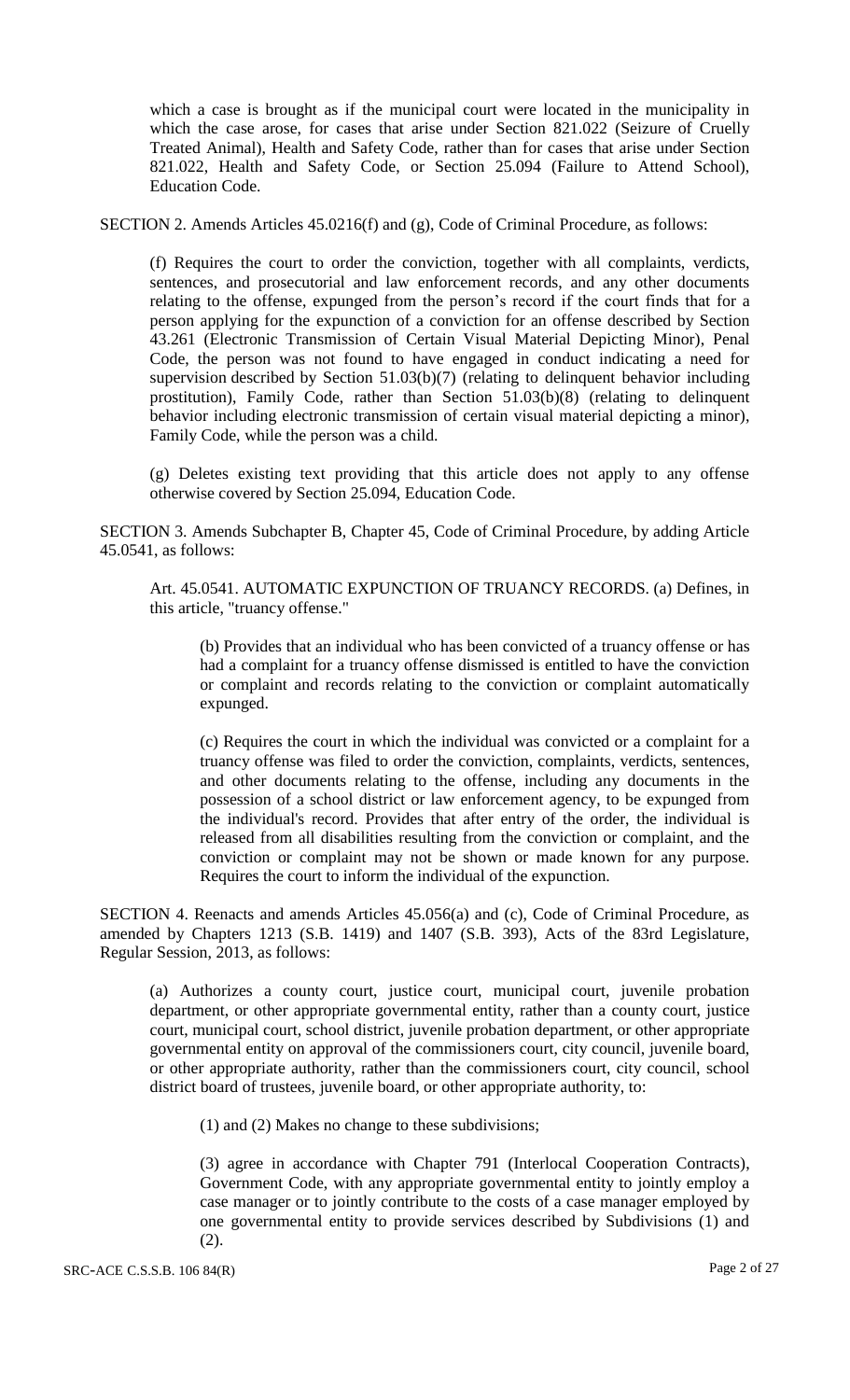(c) Deletes existing text authorizing a county or justice court on approval of the commissioners court or a municipality or municipal court on approval of the city council to employ one or more juvenile case managers who is required to assist the court in administering the court's juvenile docket and in supervising its court orders in juvenile cases; and who is authorized to provide prevention services to a child considered at-risk of entering the juvenile justice system, and intervention services to juveniles engaged in misconduct prior to cases being filed, excluding traffic offenses.

SECTION 5. Amends Article 102.014(d), Code of Criminal Procedure, to require a person convicted of an offense under Section 25.093 (Parent Contributing to Nonattendance), Education Code, rather than or Section 25.093 or 25.094, Education Code, to pay as taxable court costs \$20 in addition to other taxable court costs.

SECTION 6. (a) Reenacts Section 7.111(a), Education Code, as amended by Chapters 339 (H.B. 2058) and 1217 (S.B. 1536), Acts of the 83rd Legislature, Regular Session, 2013, as follows:

> (a) Requires the State Board of Education (board) to provide for the administration of high school equivalency examinations.

(b) Amends Section 7.111(a-1), Education Code, to conform to the amendment of Section 7.111(a), Education Code, by Chapter 1217 (S.B. 1536), Acts of the 83rd Legislature, Regular Session, 2013, and is further amended to read as follows:

(a-1) Authorizes a person who does not have a high school diploma to take the examination in accordance with rules adopted by the board if the person is over 17 years of age; 16 years of age or older and is enrolled in a Job Corps training program under the Workforce Investment Act of 1998 (29 U.S.C. Section 2801 et seq.), and its subsequent amendments, a public agency providing supervision of the person or having custody of the person under a court order recommends that the person take the examination, or is enrolled in the Texas Military Department's, rather than adjutant general's department's Seaborne ChalleNGe Corps, or is required to take the examination under a court order issued under Section 64.03(a)(3).

SECTION 7. Amends Section 25.085, Education Code, by amending Subsections (e) and (f) and adding Subsections (g) and (h), as follows:

(e) Requires a person who voluntarily enrolls in school or voluntarily attends school after the person's 18th birthday to attend school each school day for the entire period the program of instruction is offered. Authorizes a school district to revoke for the remainder of the school year the enrollment of a person who has more than five absences in a semester that are not excused under Section 25.087 (Excused Absences), except a school district may not revoke the enrollment of a person under this subsection on a day on which the person is physically present at school. Authorizes a person whose enrollment is revoked under this subsection to be considered an unauthorized person on school district grounds for purposes of Section 37.107 (Trespass on School Grounds).

(f) Provides that Section 62.03(a) does not apply, rather than providing that Section 25.094 applies, to a person subject to a policy adopted under this subsection. Provides that Sections 25.093 and 25.095 (Warning Notices) do not apply to the parent of a person subject to a policy adopted under this subsection.

(g) Requires a school district to, after the third unexcused absence of a person described by Subsection (e), issue a warning letter to the person that states the person's enrollment may be revoked for the remainder of the school year if the person has more than five unexcused absences in a semester.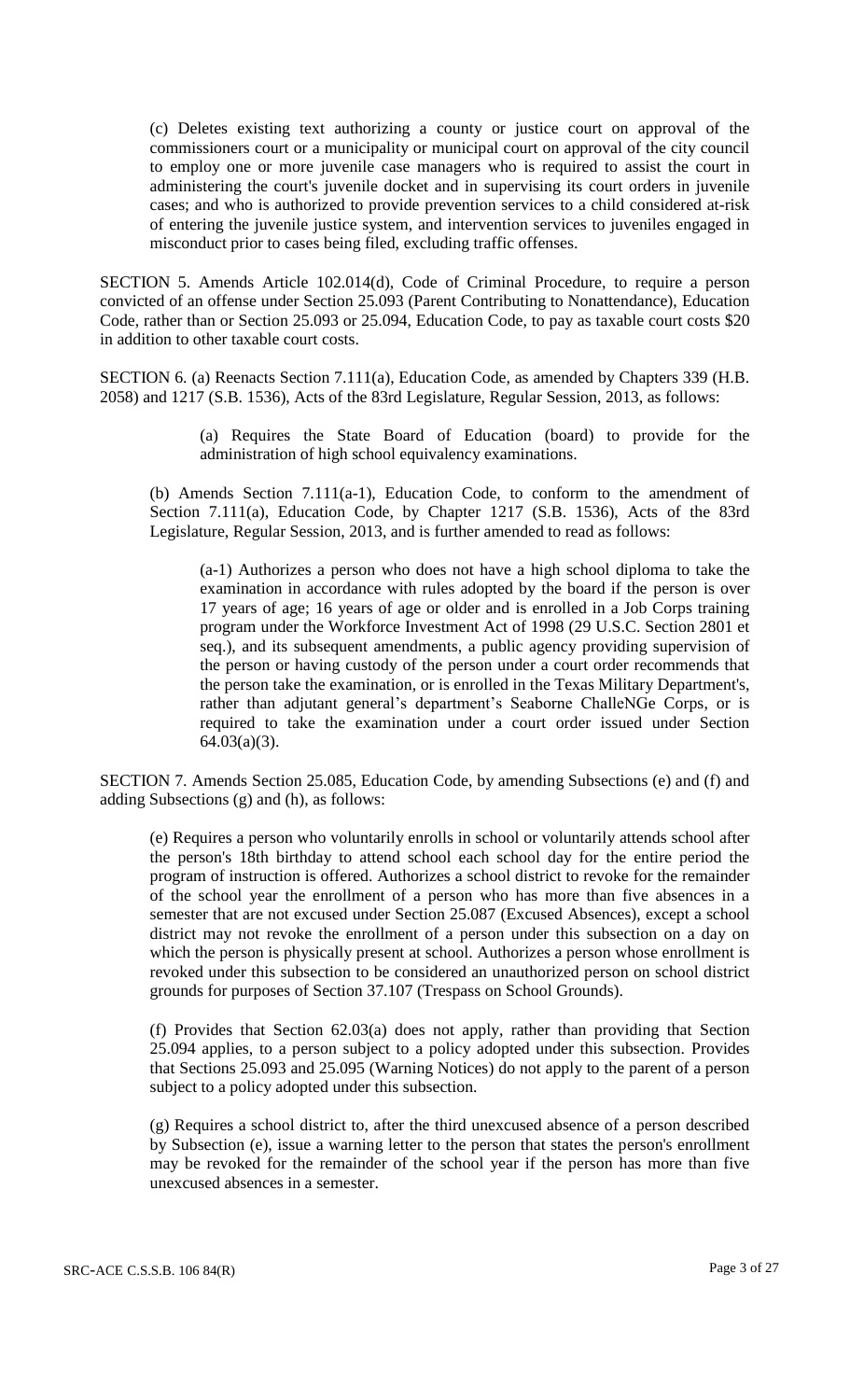(h) Authorizes school district, as an alternative to revoking a person's enrollment under Subsection (e), to impose a behavior improvement plan described by Section 25.0915(a- $1)(1)$ .

SECTION 8. Amends Sections 25.091(a) and (b), Education Code, as follows:

(a) Provides that a peace officer serving as an attendance officer has the following powers and duties concerning enforcement of compulsory school attendance requirements:

(1) Makes no change to this subdivision;

(2) to enforce compulsory school attendance requirements by:

(A) Makes no change to this subdivision;

(B) if the truancy prevention measures fail to meaningfully address the student's conduct:

(i) referring the student to a truancy court if the student has unexcused absences for the amount of time specified under Section 62.03(a), rather than referring the student to a juvenile court or filing a complaint against the student in a county, justice, or municipal court if the student has unexcused absences for the amount of time specified under Section 25.094 or under Section 51.03(b)(2) (relating to delinquent conduct including the absence from school ten or more days), Family Code; or

(ii) Makes no change to this subdivision;

(3)-(6) Makes no substantive changes to these subdivisions;

(7) Deletes this subdivision relating to taking a student into custody with the permission of the student's parent or in obedience to a court-ordered legal process.

(b) Provides that an attendance officer employed by a school district who is not commissioned as a peace officer has the following powers and duties with respect to enforcement of compulsory school attendance requirements:

(1) Makes no change to this subdivision;

(2) to enforce compulsory school attendance requirements by:

(A) Makes no change to this subdivision;

(B) if the truancy prevention measures fail to meaningfully address the student's conduct:

(i) referring the student to a truancy court if the student has unexcused absences for the amount of time specified under Section 62.03(a), rather than referring the student to a juvenile court or filing a complaint against the student in a county, justice, or municipal court if the student has unexcused absences for the amount of time specified under Section 25.094 or under Section 51.03(b)(2) Family Code; or

(ii) Makes no change to this subdivision;

(3)-(6) Makes no substantive changes to these subdivisions;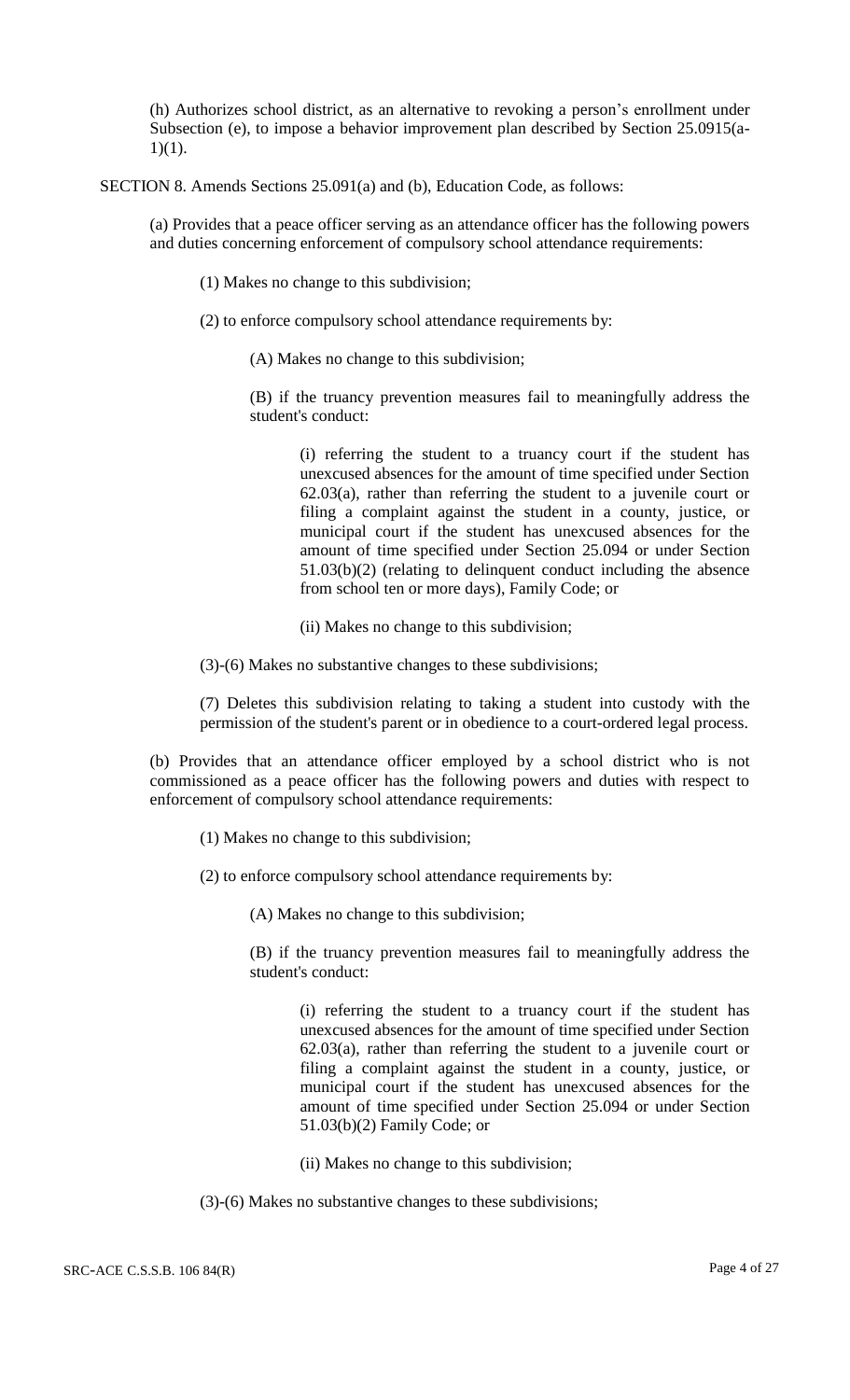(7) Deletes this subdivision relating to if the attendance officer has or is informed of a court-ordered legal process directing that a student be taken into custody and the school district employing the officer does not employ its own police department, to contact the sheriff, constable, or any peace officer to request that the student be taken into custody and processed according to the legal process.

SECTION 9. Amends Section 25.0915, Education Code, by amending Subsections (a), (b), and (c) and adding Subsections  $(a-1)$ ,  $(a-2)$ ,  $(a-3)$ ,  $(d)$ ,  $(e)$ ,  $(f)$ , and  $(g)$ , as follows:

(a) Requires a school district to adopt truancy prevention measures designed to:

(1) address student conduct related to truancy in the school setting before the student engages in conduct described by Section 62.03(a); and

(2) minimize the need for referrals to truancy court for conduct described by Section 62.03(a), rather than minimize the need for referrals to juvenile court for conduct described by Section 51.03(b)(2), Family Code; and

Deletes existing subdivision (3) relating to minimizing the filing of complaints in county, justice, and municipal courts alleging a violation of Section 25.094.

(a-1) Requires a school district, as a truancy prevention measure under Subsection (a), to take one or more of the following actions:

(1) impose a behavior improvement plan on the student that is required to be signed by an employee of the school, that the school district has made a good faith effort to have signed by the student and the student's parent or guardian, and that includes a specific description of the behavior that is required or prohibited for the student, the period for which the plan will be effective, not to exceed 45 school days after the date the contract becomes effective, or the penalties for additional absences, including additional disciplinary action or the referral of the student to a truancy court, or school-based community service; or

(2) refer the student to counseling, community-based services, or other in-school or out-of-school services aimed at addressing the student's truancy.

(a-2) Authorizes a referral made under Subsection (a-1)(2) to include participation by the child's parent or guardian if necessary.

(a-3) Requires a school district to offer additional counseling to a student and prohibits the district from referring the student to truancy court if the school determines that the student's truancy is the result of: pregnancy, being in the state foster program, homelessness, or being the principal income earner for the student's family.

(b) Requires each referral to truancy court for conduct described by Section 62.03(a) to:

(1) be accompanied by a statement from the student's school certifying that the school applied the truancy prevention measures adopted under Subsection (a) to the student; and the truancy prevention measures failed to meaningfully address the student's school attendance; and

(2) specify whether the student is eligible for or receives special education services under Subchapter A (Educational Programs), Chapter 29.

(c) Requires a truancy court to dismiss a petition filed by a truant conduct prosecutor under Section 63.04 if the court determines that the school district's referral does not comply with Subsection (b), does not satisfy the elements required for truant, is not timely filed, or is otherwise defective.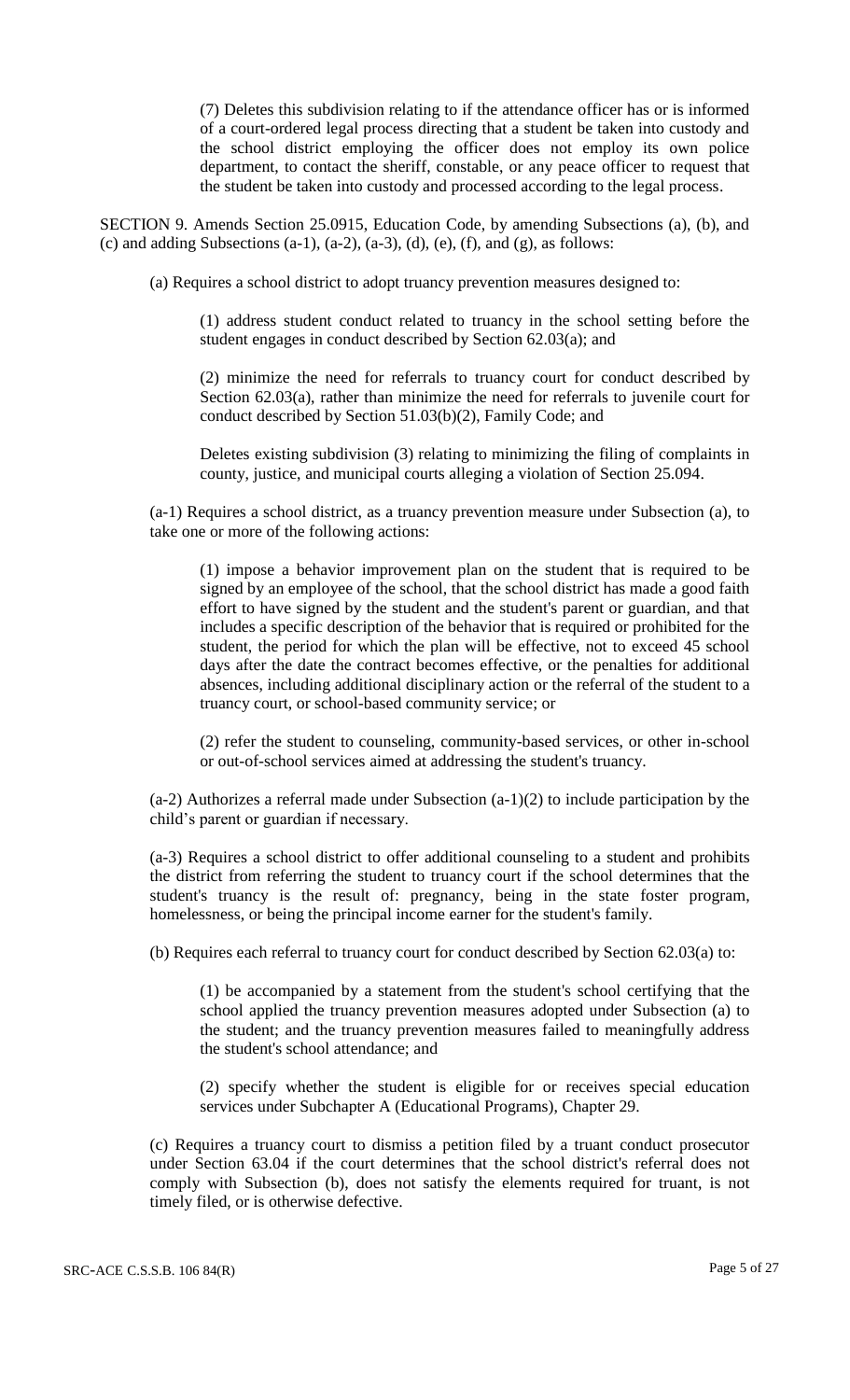Deletes existing text requiring a court to dismiss a complaint or referral made by a school district under this section that is not made in compliance with Subsection (b).

(d) Requires a school district, except as provided by Subsection (e), to employ a truancy prevention facilitator to implement the truancy prevention measures required by this section and any other effective truancy prevention measures as determined by the school district or campus. Requires the truancy prevention facilitator at least annually, to meet to discuss effective truancy prevention measures with a case manager or other individual designated by a truancy court to provide services to students of the school district in truancy cases.

(e) Authorizes a school district, instead of employing a truancy prevention facilitator, to designate an existing district employee to implement the truancy prevention measures required by this section and any other effective truancy prevention measures as determined by the school district or campus.

(f) Requires the Texas Education Agency (TEA) to adopt rules creating minimum standards for truancy prevention measures adopted by a school district under this section, and establishing a set of best practices for truancy prevention measures.

(g) Requires TEA to adopt rules to provide for sanctions for a school district found to be not in compliance with this section.

SECTION 10. Amends Sections 25.0916(a), (c), (d), (f), (h), and (i), Education Code, as follows:

(a) Provides that this section applies only to a county with two or more courts hearing truancy cases.

Deletes existing text providing that this section applies only to a county with a population greater than 1.5 million; and that includes at least 15 school districts with the majority of district territory in the county, and one school district with a student enrollment of 50,000 or more and an annual dropout rate spanning grades 9-12 of at least five percent, computed in accordance with standards and definitions adopted by the National Center for Education Statistics of the United States Department of Education.

(c) Requires the county judge and the mayor of the municipality in the county with the greatest population, not later than September 1, 2016, rather than September 1, 2013, to each appoint one member to serve on the committee (created by Section 25.0916(b)) as a representative of each of the following:

(1) a juvenile court, rather than a juvenile district court;

(2)-(5) Makes no change to these subdivisions;

(6) the office of the prosecutor with felony jurisdiction in the county, rather than the office of the district attorney; and

(7) Makes no change to this subdivision;

(d) Changes a reference to September 1, 2013, to September 1, 2016.

(f) Changes a reference to September 1, 2014, to September 1, 2017.

(h) Changes a reference to December 1, 2015, to December 1, 2017.

(i) Provides that this section expires January 1, 2018, rather than January 1, 2016.

SECTION 11. Amends Section 25.093, Education Code, by amending Subsections (a) and (c) and adding Subsection (c-1):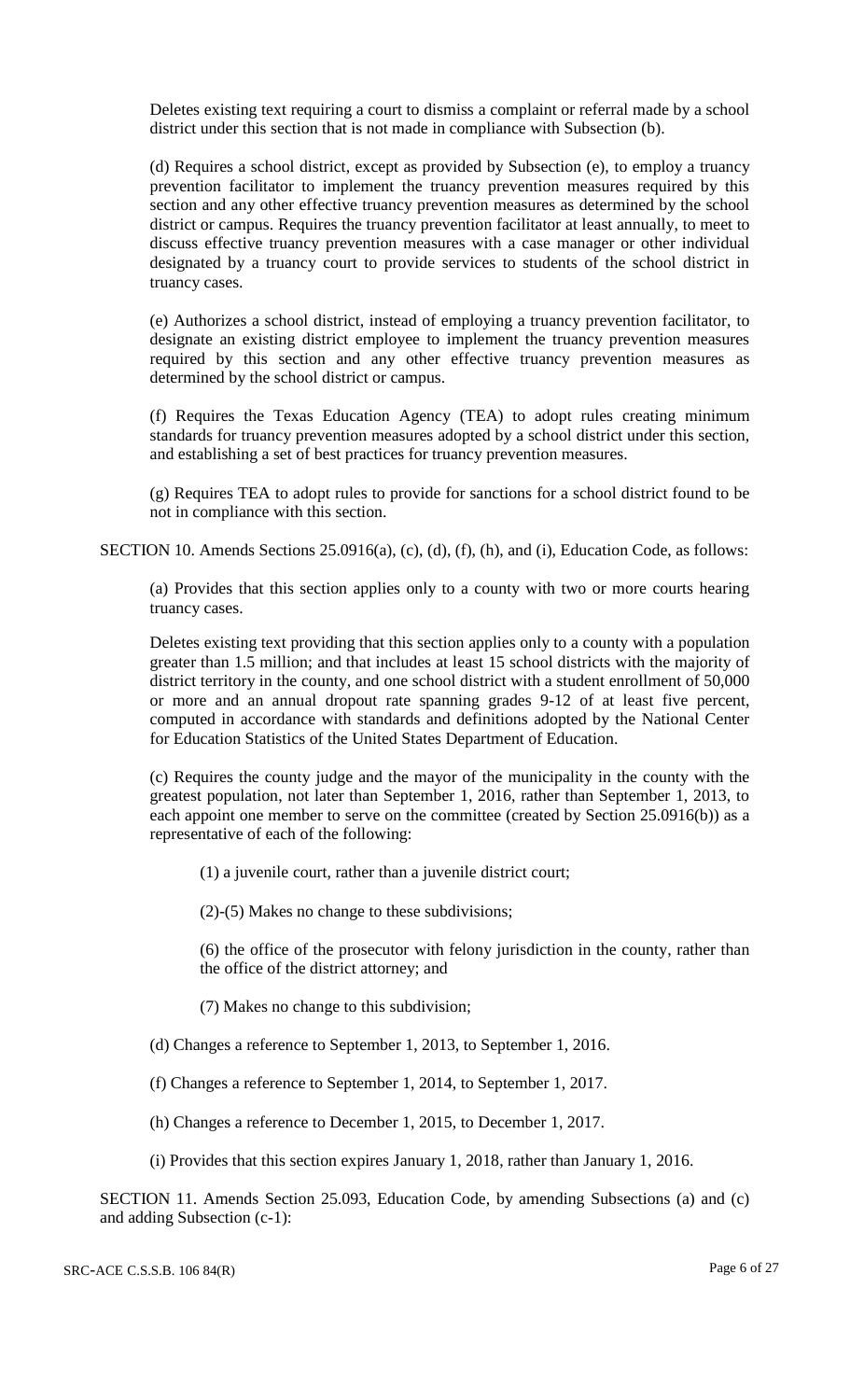(a) Provides that if a warning is issued as required by Section 25.095(a) (relating to the language of a warning notice), the parent with criminal negligence fails to require the child to attend school as required by law, and the child has absences for the amount of time specified under Section 62.03(a), rather than Section 25.094, the parent commits an offense.

(c) Provides that an offense under Subsection (a) is a Class C misdemeanor, punishable by a fine not to exceed \$100 for a first offense, \$200 for a second offense, \$300 for a third offense, \$400 for a fourth offense, or \$500 for a fifth or subsequent offense.

(c-1) Creates this subsection from existing text and makes no further change.

SECTION 12. Amends Sections 25.095(a) and (c), Education Code, as follows:

(a) Requires a school district or open-enrollment charter school to notify a student's parent in writing at the beginning of the school year that if the student is absent from school on 10 or more days or parts of days within a six-month period in the same school year or on three or more days or parts of days within a four-week period:

(1) Makes no change to this subdivision;

(2) the student is subject to referral to a truancy court for truant conduct under Section 62.03(a), rather than the student is subject to prosecution under Section 25.094 or to referral to a juvenile court in a county with a population of less than 100,000 for conduct that violates that section.

(c) Provides that the fact that a parent did not receive a notice under Subsection (a) or (b) does not create a defense under Section 25.093 or 62.03(a), rather than a defense to prosecution under Section 25.093 or Section 25.094.

SECTION 13. Amends Section 25.0951, Education Code, as follows:

Sec. 25.0951. SCHOOL DISTRICT COMPLAINT OR REFERRAL FOR FAILURE TO ATTEND SCHOOL. (a) Requires a school district, if a student fails to attend school without excuse on 10 or more days or parts of days within a six-month period in the same school year, to within 10 school days of the student's 10th absence refer the student to a truancy court for truant conduct under Section 62.03(a).

Deletes existing text requiring a school district, if a student fails to attend school without excuse on 10 or more days or parts of days within a six-month period in the same school year, to within 10 school days of the student's 10th absence file a complaint against the student or the student's parent or both in a county, justice, or municipal court for an offense under Section 25.093 or 25.094, as appropriate, or refer the student to a juvenile court in a county with a population of less than 100,000 for conduct that violates Section 25.094 or refer the student to a juvenile court for conduct indicating a need for supervision under Section 51.03(b)(2), Family Code.

(b) Authorizes the school district, if a student fails to attend school without excuse on three or more days or parts of days within a four-week period but does not fail to attend school for the time described by Subsection (a), to refer the student to a truancy court for truant conduct under Section 62.03(a).

Deletes existing text authorizing the school district, if a student fails to attend school without excuse on three or more days or parts of days within a four-week period but does not fail to attend school for the time described by Subsection (a), to file a complaint against the student or the student's parent or both in a county, justice, or municipal court for an offense under Section 25.093 or 25.094, as appropriate, or refer the student to a juvenile court in a county with a population of less than 100,000 for conduct that violates Section 25.094, or refer the student to a juvenile court in a county with a population of less than 100,000 for conduct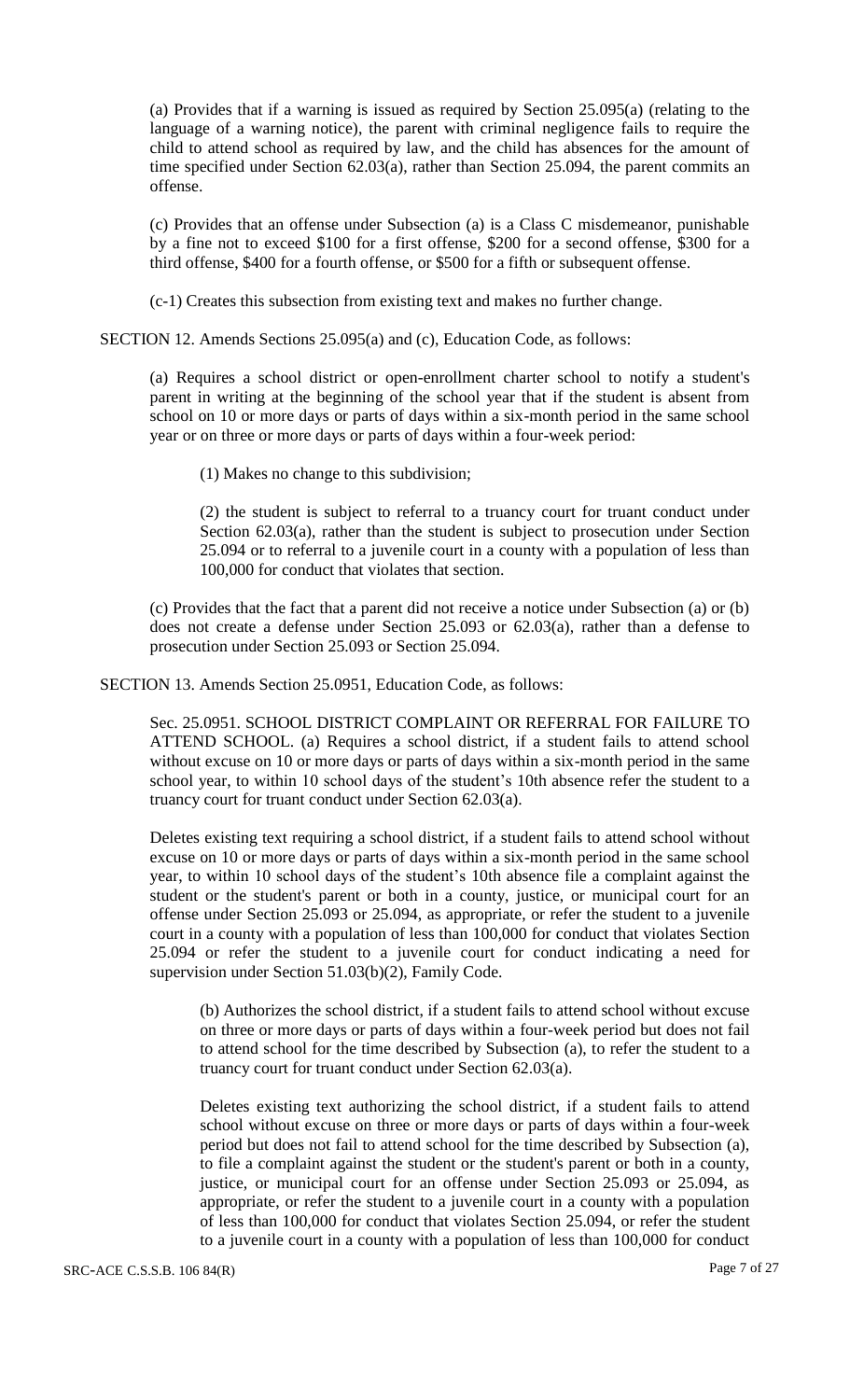that violates Section 25.094 or refer the student to a juvenile court for conduct indicating a need for supervision under Section 51.03(b)(2), Family Code.

(c) Authorizes the school district, if a student fails to attend school without excuse as specified by Subsection (a) or (b), to file a complaint against the student's parent in a county, justice, or municipal court for an offense under Section 25.093 if the school district provides evidence of the parent's criminal negligence. Provides that in this subsection, rather than section, "parent" includes a person standing in parental relation. Makes a conforming change.

(d) Requires a court to dismiss a complaint made by a school district under Subsection (c) that does not comply with this section, does not satisfy the elements required for the offense, is not timely filed, or is otherwise defective, rather than requires a court to dismiss a complaint or referral made by a school district under this section that is not made in compliance with this section.

SECTION 14. Amends Section 25.0952, Education Code, as follows;

Sec. 25.0952. New heading: PROCEDURES APPLICABLE TO PARENT CONTRIBUTING TO NONATTENDANCE OFFENSE. Requires the court to, in a proceeding based on a complaint under Section 25.093, rather than Section 25.093 or 25.094, except as otherwise provided by this chapter, use the procedures and exercise the powers authorized by Chapter 45 (Justice and Municipal Courts), Code of Criminal Procedure.

SECTION 15. Amends Section 29.087(d), Education Code, as follows:

(d) Provides that a student is eligible to participate in a program authorized by this section if the student has been ordered by a court under Section 64.03, rather than Article 45.054 (Failure to Attend School Proceedings), Code of Criminal Procedure, as added by Chapter 1514, Acts of the 77th Legislature, Regular Session, 2001, or by the Texas Juvenile Justice Department, rather than the Texas Youth Commission, to take certain actions and if certain conditions are met.

SECTION 16. Amends Section 33.051(2), Education Code, to redefine "missing child."

SECTION 17. Amends Title 2, Education Code, by adding Subtitle J, as follows:

# SUBTITLE J. TRUANCY COURT PROCEEDINGS

#### CHAPTER 62. GENERAL PROVISIONS

Sec. 62.01. SCOPE AND PURPOSE. (a) Provides that this subtitle details the procedures and proceedings in cases involving allegations of truant conduct.

(b) Provides that the purpose of this subtitle is to encourage school attendance by creating simple civil judicial procedures through which children are held accountable for excessive school absences.

Sec. 62.02. DEFINITIONS. Defines, in this subtitle, "child," "juvenile court," "qualified telephone interpreter," and "truancy court."

Sec. 62.03. TRUANT CONDUCT. (a) Provides that a child engages in truant conduct if the child is required to attend school under Section 25.085 and fails to attend school on 10 or more days or parts of days within a six-month period in the same school year, or on three or more days or parts of days within a four-week period.

(b) Authorized truant conduct to be prosecuted only as a civil case in a truancy court.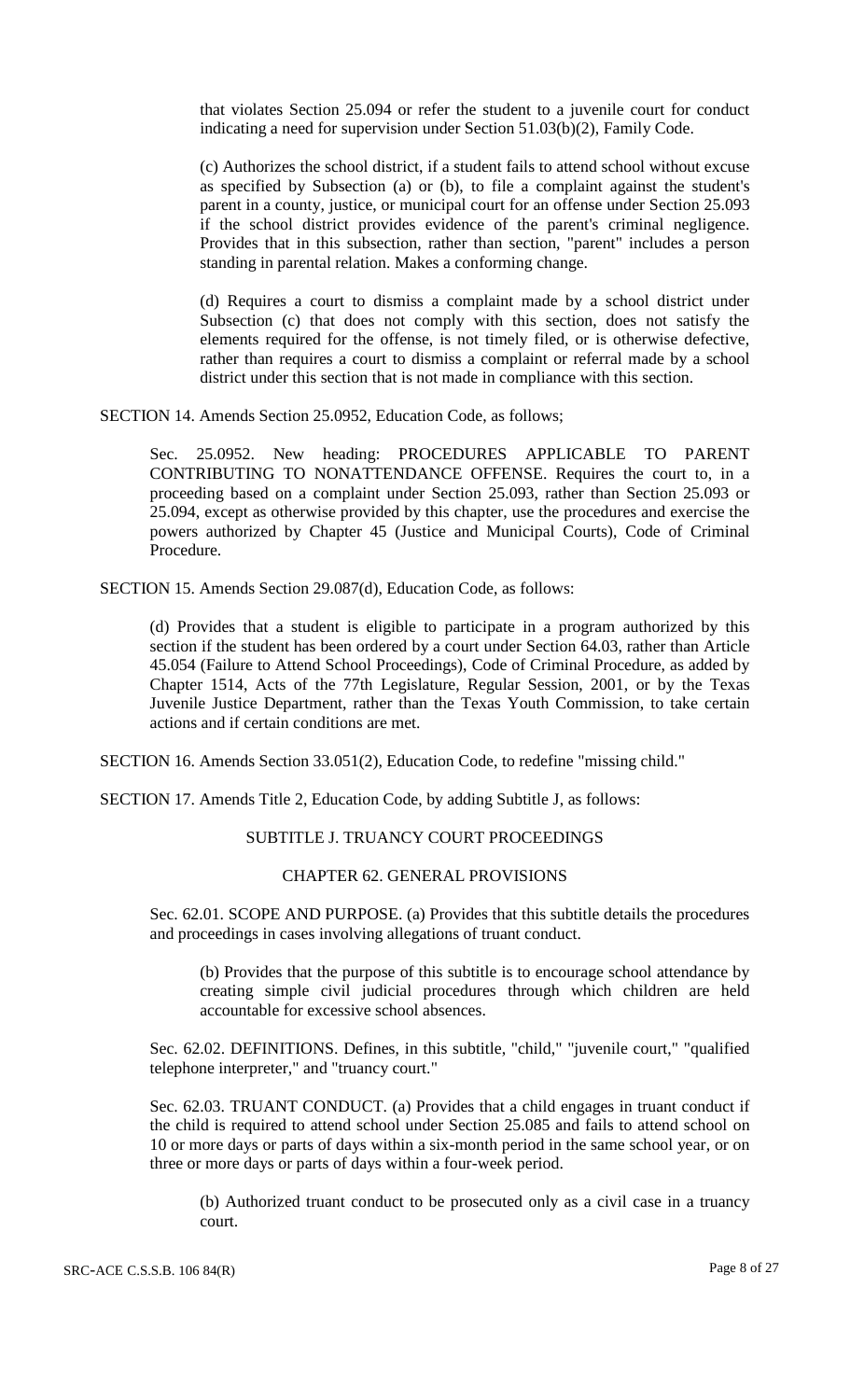(c) Provides that it is an affirmative defense to an allegation of truant conduct that one or more of the absences required to be proven have been excused by a school official or by the court or that one or more of the absences were involuntary, but only if there is an insufficient number of unexcused or voluntary absences remaining to constitute truant conduct. Provides that the burden is on the child to show by a preponderance of the evidence that the absence has been or should be excused or that the absence was involuntary. Provides that a decision by the court to excuse an absence for purposes of this subsection does not affect the ability of the school district to determine whether to excuse the absence for another purpose.

Sec. 62.04. TRUANCY COURTS; JURISDICTION. (a) Provides that the following are designated as truancy courts: in a county with a population of 1.75 million or more, the constitutional county court; justice courts; and municipal courts.

(b) Provides that a truancy court has exclusive original jurisdiction over cases involving allegations of truant conduct.

(c) Authorizes a municipality to enter into an agreement with a contiguous municipality or a municipality with boundaries that are within one-half mile of the municipality seeking to enter into the agreement to establish concurrent jurisdiction of the municipal courts in the municipalities and provide original jurisdiction to a municipal court in which a truancy case is brought as if the municipal court were located in the municipality in which the case arose.

(d) Provides that a truancy court retains jurisdiction over a person, without regard to the age of the person, who was referred to the court under Section 63.01 for engaging in truant conduct before the person's 18th birthday, until final disposition of the case.

Sec. 62.05. COURT SESSIONS. Provides that a truancy court is considered to be in session at all times.

Sec. 62.06. VENUE. Provides that venue for a proceeding under this subtitle is the county in which the alleged truant conduct occurred.

Sec. 62.07. RIGHT TO JURY TRIAL. (a) Authorizes a child alleged to have engaged in truant conduct to demand a jury trial.

(b) Provides that the number of jurors in a case involving an allegation of truant conduct is six. Provides that the state and the child are each entitled to three peremptory challenges.

Sec. 62.08. WAIVER OF RIGHTS. Provides that a right granted to a child by this subtitle or by the constitution or laws of this state or the United States is waived in proceedings under this subtitle if the right is one that may be waived, the child and the child's parent or guardian are informed of the right, understand the right, understand the possible consequences of waiving the right, and understand that waiver of the right is not required and the child signs the waiver, the child's parent or guardian signs the waiver, and the child's attorney signs the waiver, if the child is represented by counsel.

Sec. 62.09. EFFECT OF ADJUDICATION. (a) Provides that an adjudication of a child as having engaged in truant conduct is not a conviction of crime. Provides that an order of adjudication does not impose any civil disability ordinarily resulting from a conviction or operate to disqualify the child in any civil service application or appointment.

(b) Prohibits the adjudication of a child as having engaged in truant conduct from being used in any subsequent court proceedings, other than an appeal under this subtitle.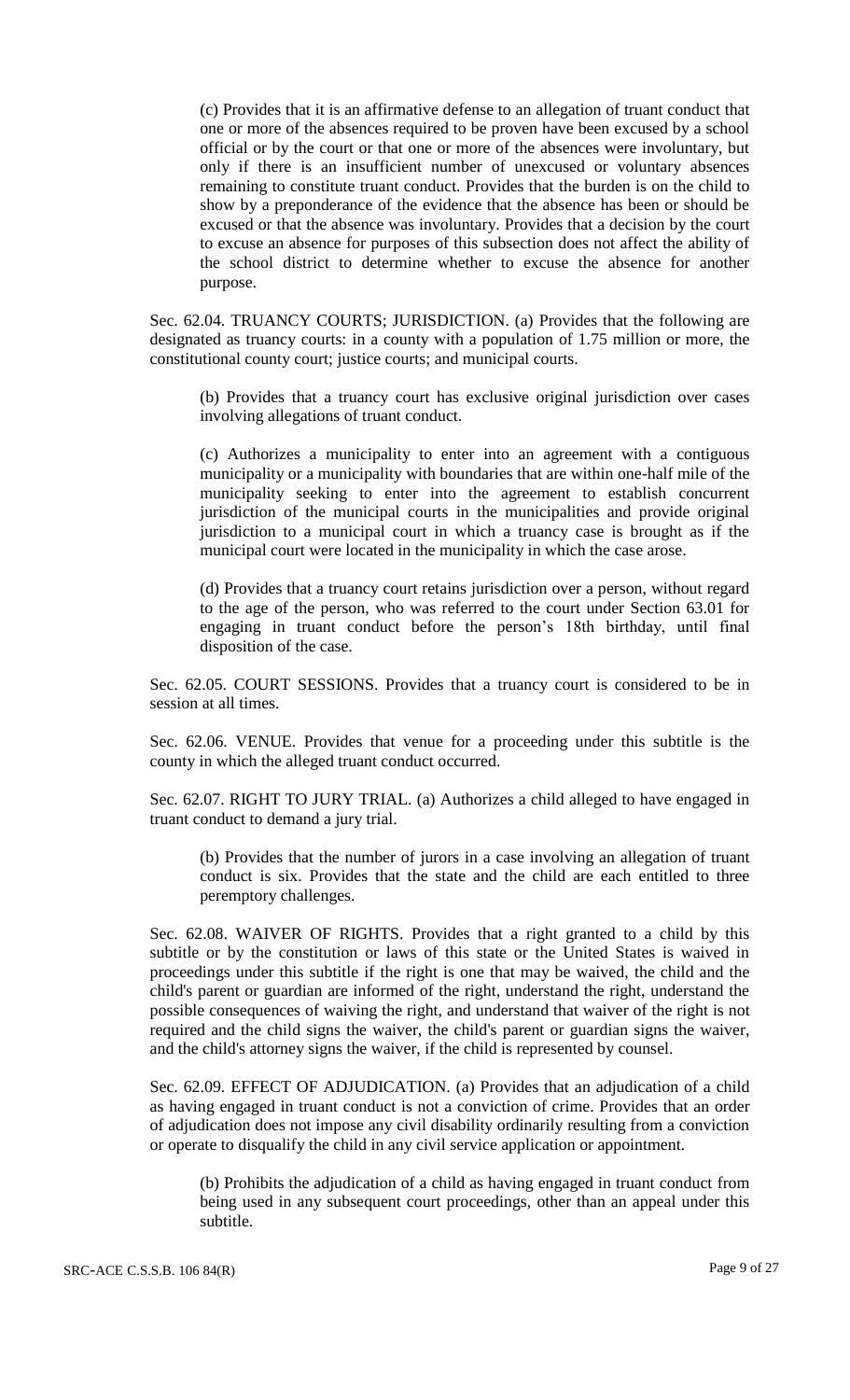Sec. 62.10. BURDEN OF PROOF. Prohibits a court or jury from returning a finding that a child has engaged in truant conduct unless the state has proved the conduct beyond a reasonable doubt.

Sec. 62.11. APPLICABLE RULES OF EVIDENCE. Provides that the Texas Rules of Evidence applicable to criminal cases apply in a proceeding under this subtitle.

Sec. 62.12. APPLICABLE STATUTES REGARDING DISCOVERY. Provides that discovery in a proceeding under this subtitle is governed by Chapter 39 (Deposition and Discovery), Code of Criminal Procedure.

Sec. 62.13. PROCEDURAL RULES. Authorizes the supreme court to promulgate rules of procedure applicable to proceedings under this subtitle.

Sec. 62.14. INTERPRETERS. (a) Provides that when on the motion for appointment of an interpreter by a party or on the motion of the court, in any proceeding under this subtitle, the court determines that the child, the child's parent or guardian, or a witness does not understand and speak English, an interpreter must be sworn to interpret for the person. Provides that Articles 38.30(a), (b), and (c) (relating to procedures for the provision of an interpreter to a person standing trial), Code of Criminal Procedure, apply in a proceeding under this subtitle. Authorizes a qualified telephone interpreter to be sworn to provide interpretation services if an interpreter is not available to appear in person before the court.

(b) Requires the court to, in any proceeding under this subtitle, if a party notifies the court that the child, the child's parent or guardian, or a witness is deaf, appoint a qualified interpreter to interpret the proceedings in any language, including sign language, that the deaf person can understand. Provides that Articles 38.31(d), (e), (f), and (g) (relating to procedures for the provision of an interpreter to a deaf person standing trial), Code of Criminal Procedure, apply in a proceeding under this subtitle.

Sec. 62.15. SIGNATURES. Provides that any requirement under this subtitle that a document be signed or that a document contain a person's signature, including the signature of a judge or a clerk of the court, is satisfied if the document contains the signature of the person as captured on an electronic device or as a digital signature.

Sec. 62.16. PUBLIC ACCESS TO COURT HEARINGS. (a) Requires a truancy court to, except as provided by Subsection (b), open a hearing under this subtitle to the public unless the court, for good cause shown, determines that the public should be excluded.

(b) Authorizes the court to prohibit a person from personally attending a hearing if the person is expected to testify at the hearing and the court determines that the person's testimony would be materially affected if the person hears other testimony at the hearing.

Sec. 62.17. RECORDING OF PROCEEDINGS. (a) Prohibits the proceedings in a truancy court that is not a court of record from being recorded.

(b) Requires that the proceedings in a truancy court that is a court of record be recorded by stenographic notes or by electronic, mechanical, or other appropriate means.

Sec. 62.18. JUVENILE CASE MANAGERS. Authorizes a truancy court to employ a juvenile case manager in accordance with Article 45.056 (Juvenile Case Managers), Code of Criminal Procedure, to provide services to children who have been referred to the truancy court or who are in jeopardy of being referred to the truancy court.

# CHAPTER 63. INITIAL PROCEDURES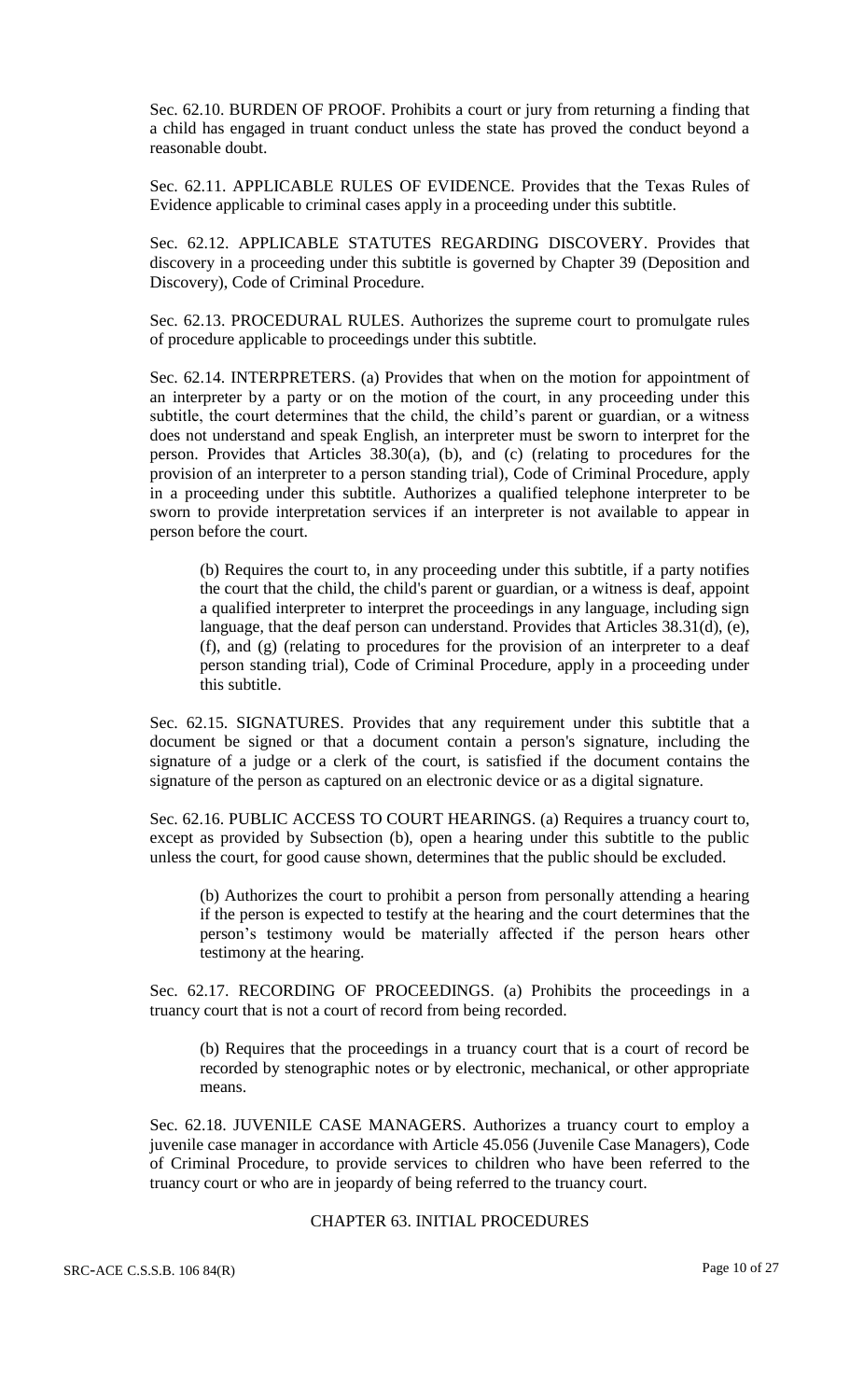Sec. 63.01. INITIAL REFERRAL TO TRUANCY COURT. Requires the court to, when a truancy court receives a referral under Section 25.0915 (Truancy Prevention Measures; Referral and Filing Requirement) and the court is not required to dismiss the referral under that section, forward the referral to a truant conduct prosecutor who serves the court.

Sec. 63.02. TRUANT CONDUCT PROSECUTOR. Authorizes a truant conduct prosecutor to be any attorney who represents the state in civil or criminal matters in a justice or municipal court or a constitutional county court that is designated as a truancy court.

Sec. 63.03. REVIEW BY PROSECUTOR. (a) Requires the truant conduct prosecutor to promptly review the facts described in a referral received under Section 63.01.

(b) Authorizes the prosecutor to, in the prosecutor's discretion, determine whether to file a petition with the truancy court requesting an adjudication of the child for truant conduct. Requires the prosecutor to, if the prosecutor decides not to file a petition requesting an adjudication, inform the truancy court and the school district of the decision.

(c) Prohibits a prosecutor from requesting an adjudication for truant conduct if the referral was not made in compliance with Section 25.0915.

Sec. 63.04. STATE's PETITION. (a) Provides that a petition for an adjudication of a child for truant conduct initiates an action of the state against a child who has allegedly engaged in truant conduct.

(b) Requires the proceedings to be styled "In the matter of \_\_\_\_\_\_\_\_\_, Child," identifying the child by the child's initials only.

(c) Authorizes the petition to be on information and belief.

(d) Requires that the petition state:

(1) with reasonable particularity the time, place, and manner of the acts alleged to constitute truant conduct;

(2) the name, age, and residence address, if known, of the child who is the subject of the petition;

(3) the names and residence addresses, if known, of the parent, guardian, or custodian of the child and of the child's spouse, if any; and

(4) if the child's parent, guardian, or custodian does not reside or cannot be found in the state, or if their places of residence are unknown, the name and residence address of any known adult relative residing in the county or, if there is none, the name and residence address of the known adult relative residing nearest to the location of the court.

(e) Prohibits filing fees from being charged for the filing of the state's petition.

Sec. 63.05. LIMITATIONS PERIOD. Prohibits a petition being filed after the 30th day after the date of the last absence giving rise to the act of truant conduct.

Sec. 63.06. HEARING DATE. (a) Requires the truancy court to, after the petition has been filed, set a date and time for an adjudication hearing.

(b) Prohibits the hearing from being held on or before the 10th day after the date the petition is filed.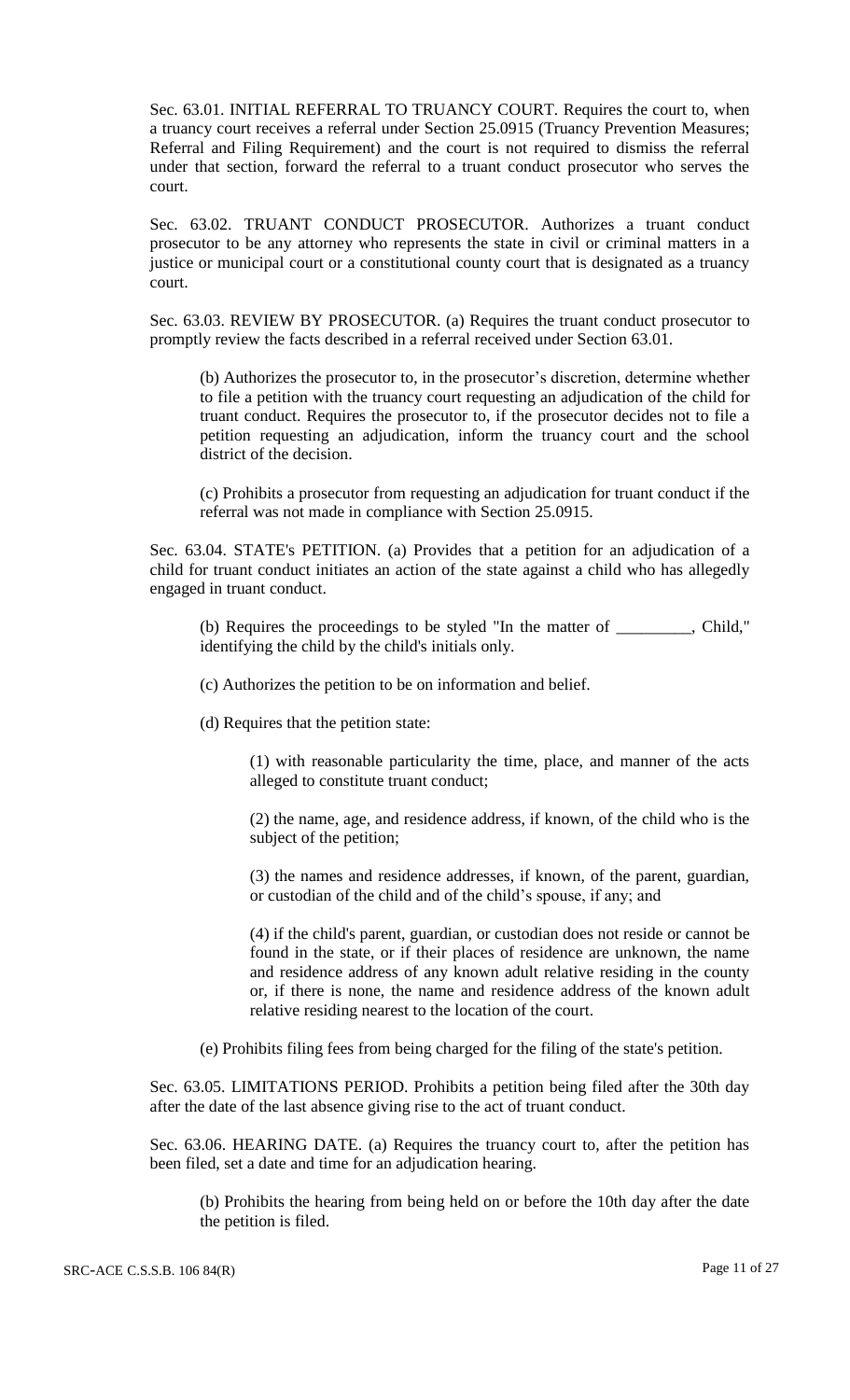Sec. 63.07. SUMMONS. (a) Requires the truancy court, after setting the date and time of an adjudication hearing, to direct the issuance of a summons to the child named in the petition; the child's parent, guardian, or custodian, the child's guardian ad litem, if any; and any other person who appears to the court to be a proper or necessary party to the proceeding.

(b) Requires that the summons require the persons served to appear before the court at the place, date, and time of the adjudication hearing to answer the allegations of the petition. Requires that a copy of the petition accompany the summons. Authorizes the truancy court, if a person, other than the child, required to appear under this section fails to attend a hearing, to proceed with the hearing.

(c) Authorizes the truancy court to endorse on the summons an order directing the person having the physical custody or control of the child to bring the child to the hearing.

(d) Authorizes a party, other than the child, to waive service of summons by written stipulation or by voluntary appearance at the hearing.

Sec. 63.08. SERVICE OF SUMMONS. (a) Requires that, if a person to be served with a summons is in this state and can be found, the summons be served on the person personally at least two days before the date of the adjudication hearing. Provides that, if the person cannot be found, but the person's address in this state is known or can with reasonable diligence be ascertained, the summons may be served by mailing a copy by registered or certified mail, return receipt requested, at least five days before the date of the hearing. Provides that, if the person is outside this state but can be found or the person's address is known, or the person's whereabouts or address can with reasonable diligence be ascertained, service of the summons may be made by delivering a copy personally or mailing a copy by registered or certified mail, return receipt requested, not later than the fifth day before the date of the hearing.

(b) Provides that service of the summons may be made by any suitable person under the direction of the court.

Sec. 63.09. REPRESENTATION BY ATTORNEY. Authorizes a child to be represented by an attorney in a case under this subtitle. Provides that representation by an attorney is not required.

Sec. 63.10. CHILD's ANSWER. Provides that after the petition has been filed, the child may answer, orally or in writing, the petition at or before the commencement of the hearing. Provides that if the child does not answer, a general denial of the alleged truant conduct is assumed.

Sec. 63.11. GUARDIAN AD LITEM. (a) Authorizes the court to appoint a guardian ad litem to protect the interests of the child in the proceedings, if a child appears before the truancy court without a parent or guardian, or it appears to the court that the child's parent or guardian is incapable or unwilling to make decisions in the best interest of the child with respect to proceedings under this subtitle.

(b) Authorizes an attorney for a child to also be the child's guardian ad litem. Prohibits a law enforcement officer, probation officer, or other employee of the truancy court from being appointed as a guardian ad litem.

(c) Authorizes the court to order a child's parent or other person responsible to support the child to reimburse the county or municipality for the cost of the guardian ad litem. Authorizes the court to issue the order only after determining that the parent or other responsible person has sufficient financial resources to offset the cost of the child's guardian ad litem wholly or partly.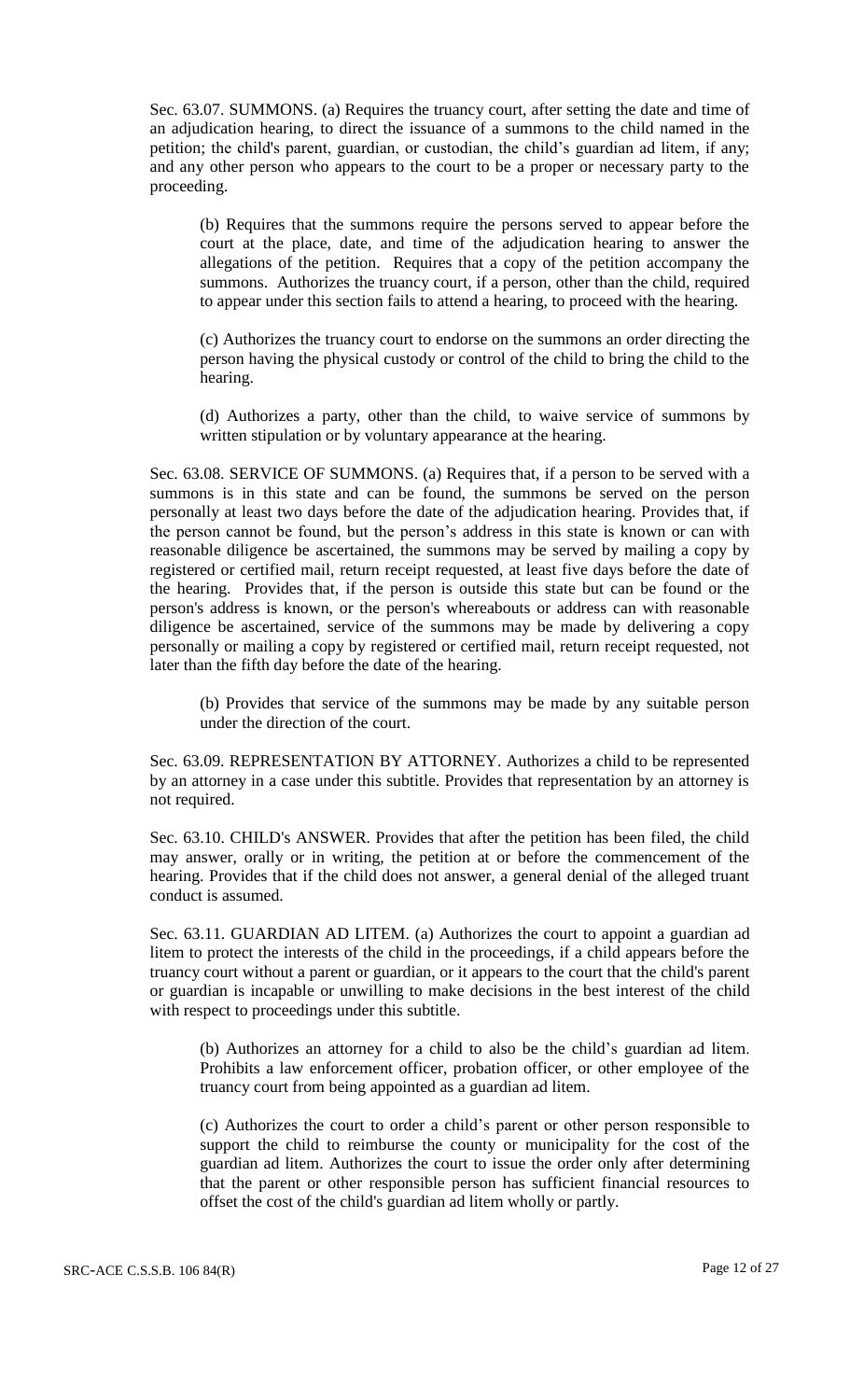Sec. 63.12. ATTENDANCE AT HEARING. (a) Requires the child to be personally present at the adjudication hearing. Prohibits the truancy court from proceeding with the adjudication hearing in the absence of the child.

(b) Provides that each parent or guardian of a child and any court-appointed guardian ad litem of a child is required to attend the adjudication hearing.

(c) Provides that subsection (b) does not apply to a person for whom, for good cause shown, the court excuses attendance, a person who is not a resident of this state, or a parent of a child for whom a managing conservator has been appointed and the parent is not a conservator of the child.

Sec. 63.13. RIGHT TO REEMPLOYMENT. (a) Prohibits an employer from terminating the employment of a permanent employee because the employee is required under Section 63.12(b) to attend a hearing.

(b) Provides that notwithstanding any other law, an employee whose employment is terminated in violation of this section is entitled to return to the same employment that the employee held when notified of the hearing if the employee, as soon as practical after the hearing, gives the employer actual notice that the employee intends to return.

(c) Provides that a person who is injured because of a violation of this section is entitled to reinstatement to the person's former position, damages not to exceed an amount equal to six times the amount of monthly compensation received by the person on the date of the hearing, and reasonable attorney's fees in an amount approved by the court.

(d) Provides that it is a defense to an action brought under this section that the employer's circumstances changed while the employee attended the hearing and caused reemployment to be impossible or unreasonable. Requires an employer, to establish a defense under this subsection, to prove that the termination of employment was because of circumstances other than the employee's attendance at the hearing.

Sec. 63.14. SUBPOENA OF WITNESS. Authorizes a witness to be subpoenaed in accordance with the procedures for the subpoena of a witness under the Code of Criminal Procedure.

Sec. 63.15. CHILD ALLEGED TO BE MENTALLY ILL. (a) Authorizes a party to make a motion requesting that a petition alleging a child to have engaged in truant conduct be dismissed because the child has a mental illness, as defined by Section 571.003 (Definitions), Health and Safety Code. Requires the truancy court, in response to the motion, to temporarily stay the proceedings to determine whether probable cause exists to believe the child has a mental illness. Authorizes the court, in making a determination, to:

> (1) consider the motion, supporting documents, professional statements of counsel, and witness testimony; and

(2) observe the child.

(b) Requires the court to dismiss the petition if the court determines that probable cause exists to believe that the child has a mental illness. Requires the court to dissolve the stay and continue with the truancy court proceedings if the court determines that evidence does not exist to support a finding that the child has a mental illness.

# CHAPTER 64. ADJUDICATION HEARING AND REMEDIES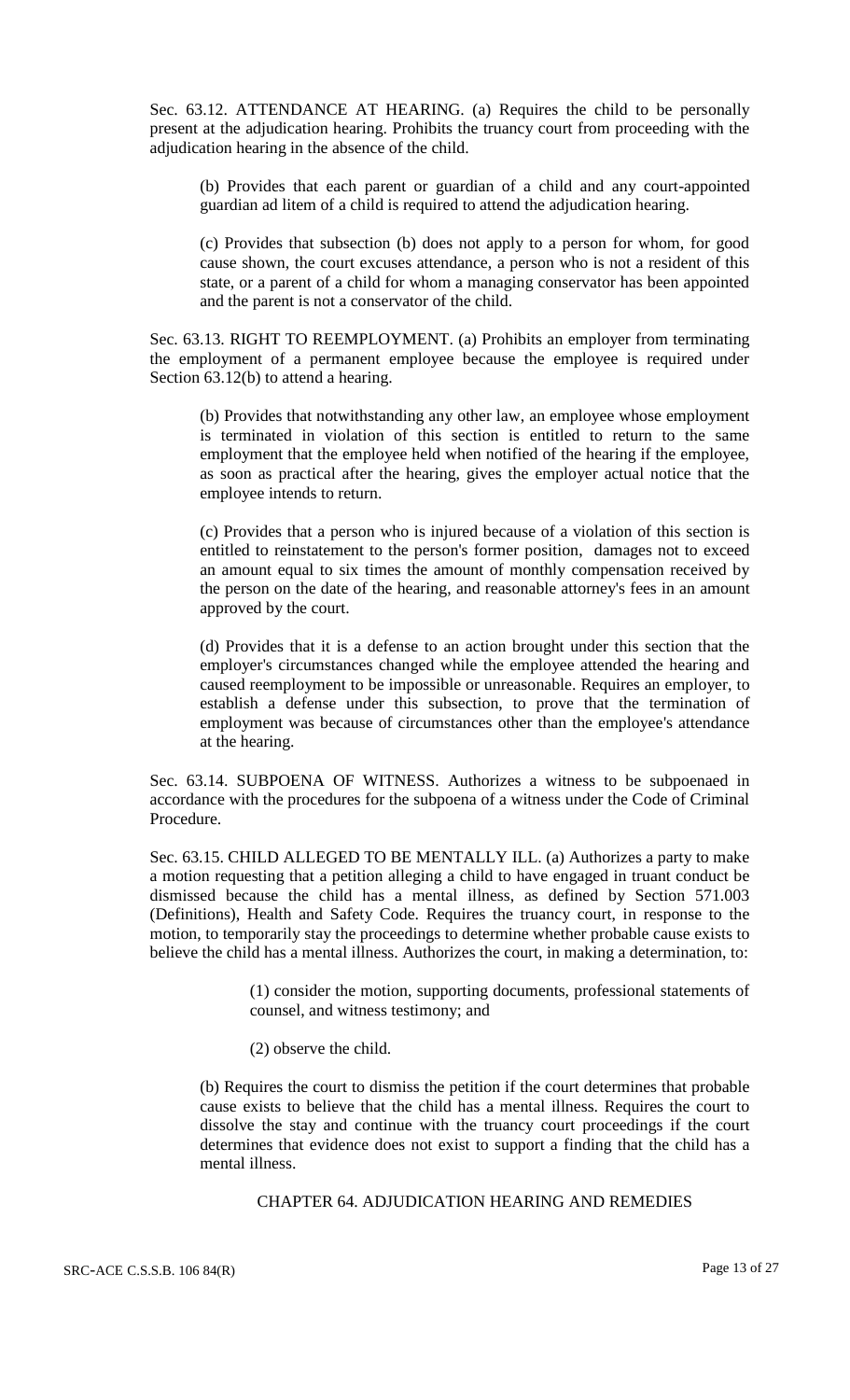Sec. 64.01. ADJUDICATION HEARING; JUDGMENT. (a) Authorizes a child to be found to have engaged in truant conduct only after an adjudication hearing conducted in accordance with the provisions of this subtitle.

(b) Requires that, at the beginning of the adjudication hearing, the judge of the truancy court explain to the child and the child's parent, guardian, or guardian ad litem the allegations made against the child, the nature and possible consequences of the proceedings, the child's privilege against self-incrimination, the child's right to trial and to confrontation of witnesses, the child's right to representation by an attorney if the child is not already represented, and the child's right to a jury trial.

(c) Provides that trial is by jury unless jury is waived in accordance with Section 62.08. Requires jury verdicts under this subtitle to be unanimous.

(d) Provides that only material, relevant, and competent evidence in accordance with the Texas Rules of Evidence applicable to criminal cases and Chapter 38 (Evidence in Criminal Actions), Code of Criminal Procedure, may be considered in the adjudication hearing.

(e) Provides that a child alleged to have engaged in truant conduct need not be a witness against nor otherwise incriminate himself or herself. Prohibits an extrajudicial statement that was obtained without fulfilling the requirements of this subtitle or of the constitution of this state or the United States from being used in an adjudication hearing. Provides that a statement made by the child out of court is insufficient to support a finding of truant conduct unless it is corroborated wholly or partly by other evidence.

(f) Requires the court or jury, at the conclusion of the adjudication hearing, to find whether the child has engaged in truant conduct. Requires that the finding be based on competent evidence admitted at the hearing. Requires the child to be presumed to have not engaged in truant conduct and no finding that a child has engaged in truant conduct may be returned unless the state has proved the conduct beyond a reasonable doubt. Provides that in all jury cases the jury will be instructed that the burden is on the state to prove that a child has engaged in truant conduct beyond a reasonable doubt.

(g) Requires the court to dismiss the case with prejudice if the court or jury finds that the child did not engage in truant conduct.

(h) Requires the court to proceed to issue a judgment finding the child has engaged in truant conduct and order the remedies the court finds appropriate under Section 64.03, if the court or jury finds that the child did engage in truant conduct. Provides that the jury is not involved in ordering remedies for a child who has been adjudicated as having engaged in truant conduct.

Sec. 64.02. REMEDIAL ACTIONS. (a) Requires the truancy court to determine and order appropriate remedial actions in regard to a child who has been found to have engaged in truant conduct.

(b) Requires the truancy court to orally pronounce the court's remedial actions in the child's presence and enter those actions in a written order.

(c) Requires the court, after pronouncing the court's remedial actions, to advise the child and the child's parent, guardian, or guardian ad litem of the child's right to appeal, as detailed in Chapter 65, and the procedures for the sealing of the child's records under Section 66.01.

Sec. 64.03. REMEDIAL ORDER. (a) Authorizes a truancy court to enter a remedial order requiring a child who has been found to have engaged in truant conduct to: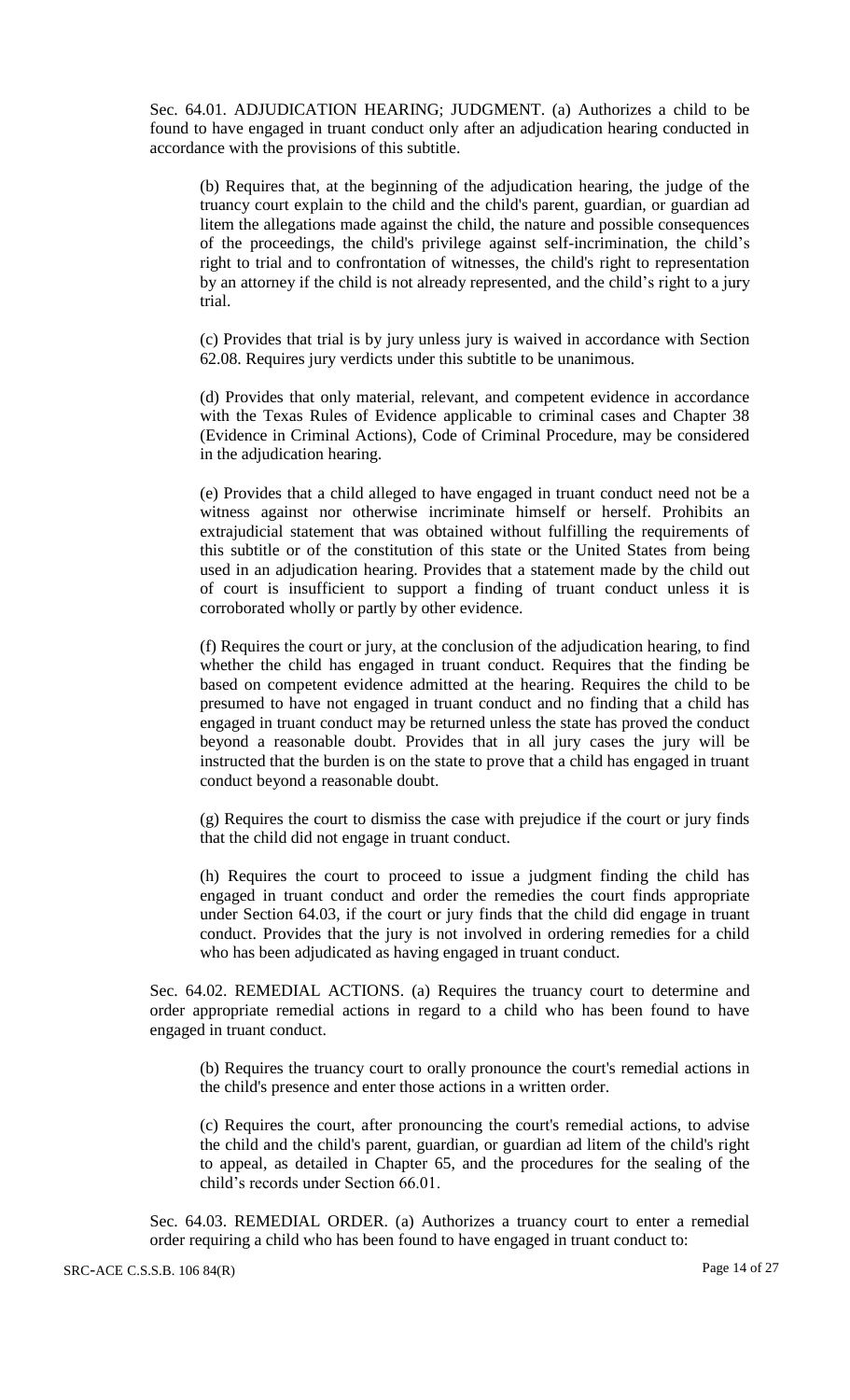(1) attend school without unexcused absences;

(2) attend a preparatory class for the high school equivalency examination administered under Section 7.111 if the court determines that the individual is unlikely to do well in a formal classroom environment due to the individual's age;

(3) if the child is at least 16 years of age, take the high school equivalency examination administered under Section 7.111;

(4) attend a special program that the court determines to be in the best interest of the child, including an alcohol and drug abuse program, a rehabilitation program, a counseling program, including a selfimprovement program, a program that provides training in self-esteem and leadership, a work and job skills training program, a program that provides training in parenting, including parental responsibility, a program that provides training in manners, a program that provides training in violence avoidance, a program that provides sensitivity, and a program that provides training in advocacy;

(5) complete not more than 50 hours of community service on a project acceptable to the court; and

(6) participate for a specified number of hours in a tutorial program covering the academic subjects in which the child is enrolled that are provided by the school the child attends.

(b) Prohibits a truancy court from ordering a child who has been found to have engaged in truant conduct to attend a juvenile justice alternative education program.

(c) Authorizes a truancy court to, in addition to any other order authorized by this section, order the Department of Public Safety to suspend the driver's license or permit of a child who has been found to have engaged in truant conduct. Authorizes the court, if the child does not have a driver's license or permit, to order the Department of Public Safety to deny the issuance of a license or permit to the child. Provides that the period of the license or permit suspension or the order that the issuance of a license or permit be denied may not extend beyond the maximum time period that a remedial order is effective as provided by Section 64.04.

Sec. 64.04. MAXIMUM TIME REMEDIAL ORDER IS EFFECTIVE. Provides that a truancy court's remedial order under Section 64.03 is effective until the later of the date specified by the court in the order, which may not be later than the 180th day after the date the order is entered, or the last day of the school year in which the order was entered.

Sec. 64.05. ORDERS AFFECTING PARENTS AND OTHERS. (a) Authorizes the truancy court to, if a child has been found to have engaged in truant conduct:

> (1) order the child and the child's parent to attend a class for students at risk of dropping out of school that is designed for both the child and the child's parent;

> (2) order any person found by the court to have, by a wilful act or omission, contributed to, caused, or encouraged the child's truant conduct to do any act that the court determines to be reasonable and necessary for the welfare of the child or to refrain from doing any act that the court determines to be injurious to the child's welfare;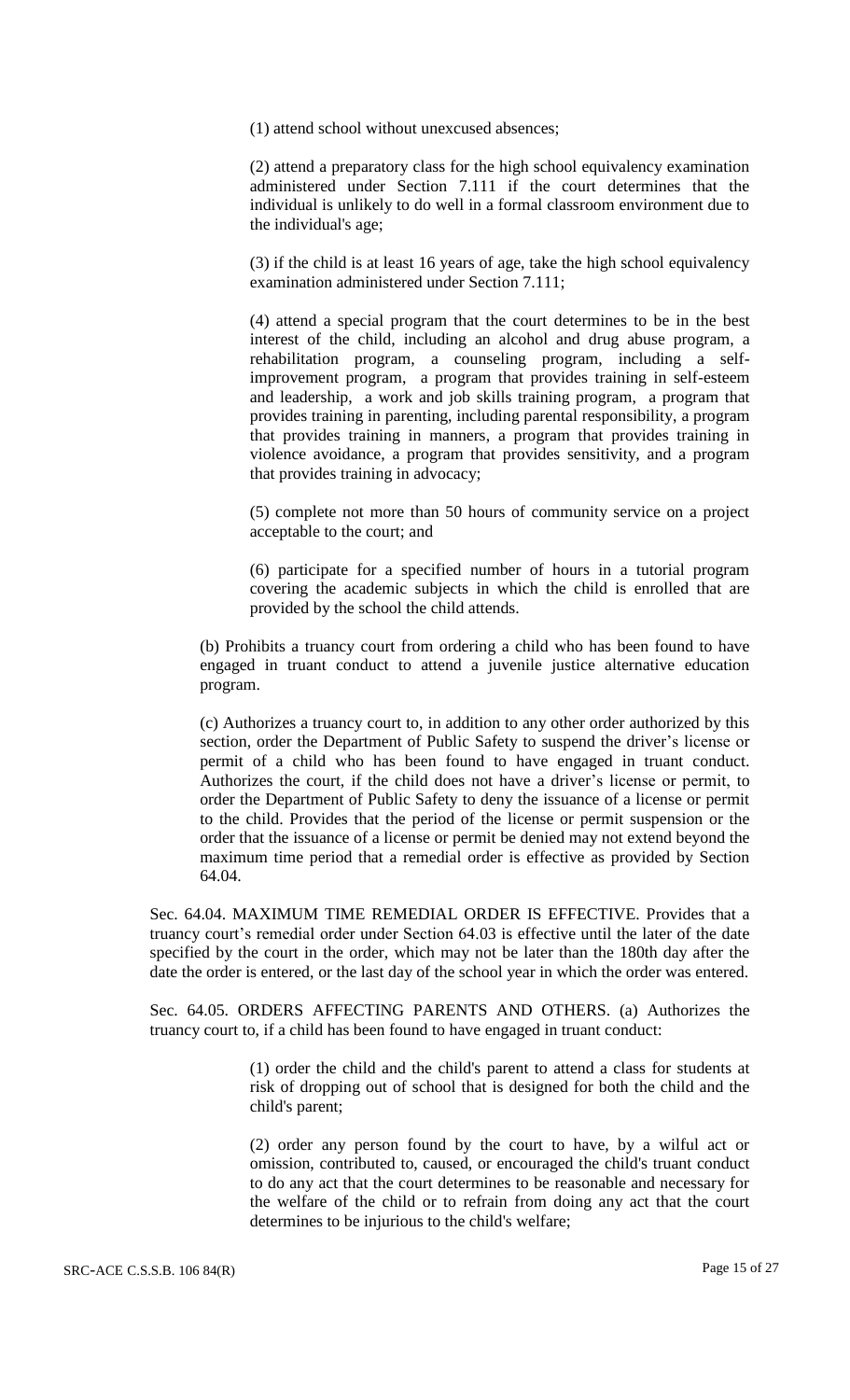(3) enjoin all contact between the child and a person who is found to be a contributing cause of the child's truant conduct;

(4) after notice to, and a hearing with, all persons affected, order any person living in the same household with the child to participate in social or psychological counseling to assist in the child's rehabilitation;

(5) order the child's parent or other person responsible for the child's support to pay all or part of the reasonable costs of treatment programs in which the child is ordered to participate if the court finds the child's parent or person responsible for the child's support is able to pay the costs;

(6) order the child's parent to attend a program for parents of students with unexcused absences that provides instruction designed to assist those parents in identifying problems that contribute to the child's unexcused absences and in developing strategies for resolving those problems; and

(7) order the child's parent to perform not more than 50 hours of community service with the child.

(b) Provides that a person subject to an order proposed under Subsection (a) is entitled to a hearing before the order is entered by the court.

(c) Provides that on a finding by the court that a child's parents have made a reasonable good faith effort to prevent the child from engaging in truant conduct and that, despite the parents' efforts, the child continues to engage in truant conduct, the court shall waive any requirement for community service that may be imposed on a parent under this section.

Sec. 64.06. LIABILITY FOR CLAIMS ARISING FROM COMMUNITY SERVICE. (a) Authorizes a municipality or county that establishes a program to assist children and their parents in rendering community service under this chapter to purchase an insurance policy protecting the municipality or county against a claim brought by a person other than the child or the child's parent for a cause of action that arises from an act of the child or parent while rendering the community service. Provides that the municipality or county is not liable for the claim to the extent that damages are recoverable under a contract of insurance or under a plan of self-insurance authorized by statute.

(b) Prohibits the liability of the municipality or county for a claim that arises from an action of the child or the child's parent while rendering community service from exceeding \$100,000 to a single person and \$300,000 for a single occurrence in the case of personal injury or death, and \$10,000 for a single occurrence of property damage. Prohibits liability from extending to punitive or exemplary damages.

(c) Provides that this section does not waive a defense, immunity, or jurisdictional bar available to the municipality or county or its officers or employees, nor shall this section be construed to waive, repeal, or modify any provision of Chapter 101, Civil Practice and Remedies Code.

Sec. 64.07. COURT COST. (a) Requires that if a child is found to have engaged in truant conduct, the truancy court, after giving the child, parent, or other person responsible for the child's support a reasonable opportunity to be heard, order the child, parent, or other person, if financially able to do so, to pay a court cost of \$50 to the clerk of the court.

(b) Provides that the court's order to pay the \$50 court cost is not effective unless the order is reduced to writing and signed by the judge. Authorizes the written order to pay the court cost to be part of the court's order detailing the remedial actions in the case.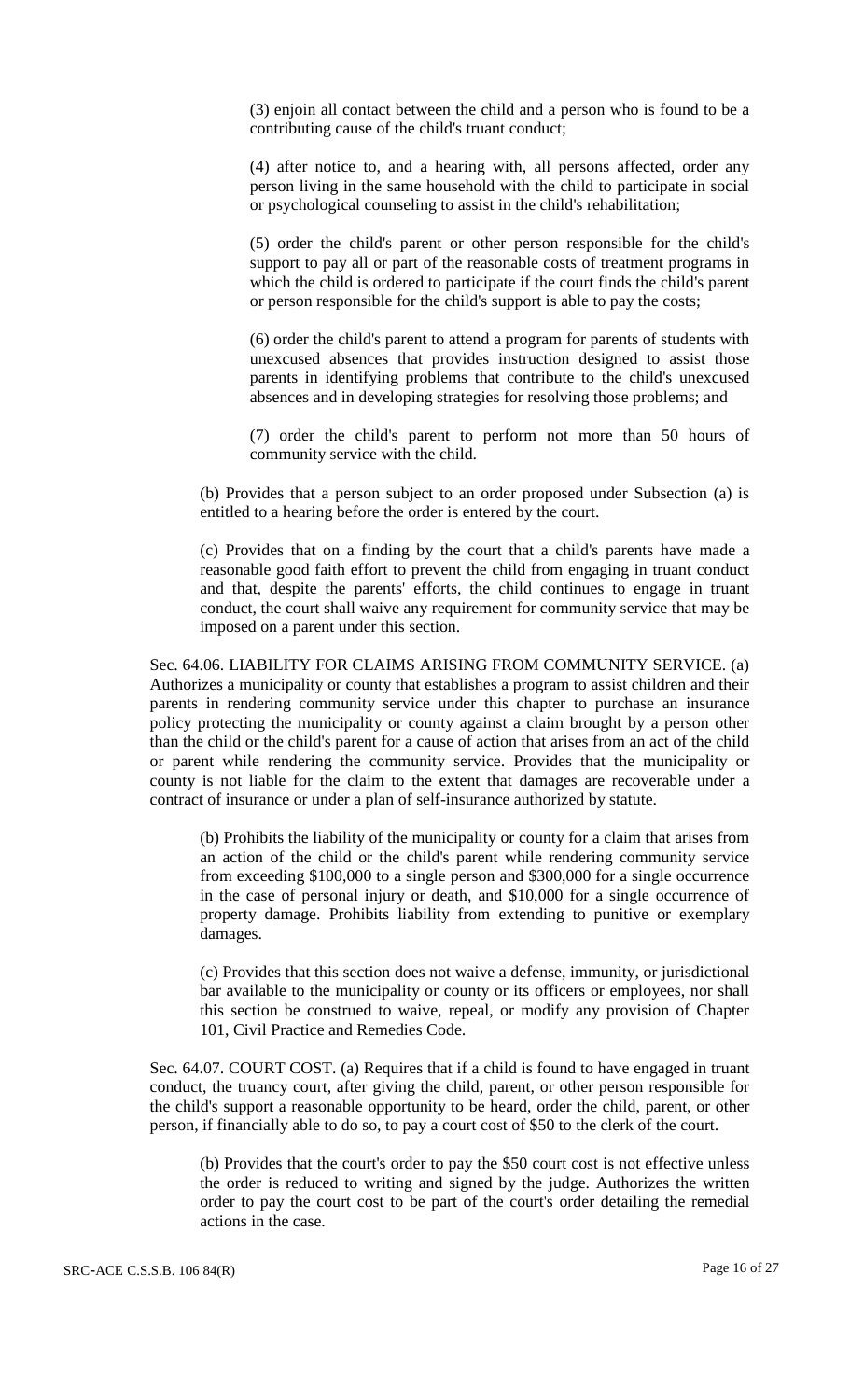(c) Requires the clerk of the court to keep a record of the court costs collected under this section and forward the funds to the county treasurer, municipal treasurer, or person fulfilling the role of a county treasurer or municipal treasurer, as appropriate.

(d) Requires that the court costs collected under this section be deposited in a special account that can be used only to offset the cost of the operations of the truancy court.

Sec. 64.08. HEARING TO MODIFY REMEDY. (a) Authorizes a truancy court to hold a hearing to modify any remedy imposed by the court. Authorizes a remedy to only be modified during the period the order is effective under Section 64.04.

(b) Provides that there is no right to a jury at a hearing under this section.

(c) Requires that a hearing to modify a remedy imposed by the court be held on the petition of the child and the child's parent, guardian, guardian ad litem, or attorney, the state, or the court. Requires that reasonable notice of a hearing to modify disposition be given to all parties.

(d) Authorizes the truancy court, notwithstanding any other law, in considering a motion to modify a remedy imposed by the court, to consider a written report from a school district official or employee, juvenile case manager, or professional consultant in addition to the testimony of witnesses. Requires the court to provide the attorney for the child and the prosecuting attorney with access to all written matters to be considered by the court. Authorizes the court to prohibit counsel from revealing items to the child or to the child's parent, guardian, or guardian ad litem if the disclosure would materially harm the treatment and rehabilitation of the child or would substantially decrease the likelihood of receiving information from the same or similar sources in the future.

(e) Requires the truancy court to pronounce, in the presence of the child, the court's changes to the remedy, if any. Requires the court to specifically state the new remedy and the court's reasons for modifying the remedy in a written order. Requires the court to furnish a copy of the order to the child.

Sec. 64.09. MOTION FOR NEW TRIAL. Provides that the order of a truancy court may be challenged by filing a motion for new trial. Provides that Rules 505.3(c) (Motion for New Trial) and (e) (Motion Denied as a Matter of Law), Texas Rules of Civil Procedure, apply to a motion for new trial.

#### CHAPTER 65. APPEAL

Sec. 65.01. RIGHT TO APPEAL. (a) Authorizes the child or the state to appeal any order of a truancy court.

(b) Requires that an appeal from a truancy court that is a court of record be to a court of appeals. Authorizes the case to be carried to the supreme court by writ of error as in civil cases generally. Provides that on appeal, the judgment of the truancy court is suspended.

(c) Requires that an appeal from a truancy court that is not a court of record be to a juvenile court. Requires that the case be tried de novo in the juvenile court. Provides that this subtitle applies to the de novo trial in the juvenile court. Provides that on appeal, the judgment of the truancy court is vacated.

(d) Authorizes a judgment of a juvenile court in a trial conducted under Subsection (c) to be appealed in the same manner as an appeal from a truancy court that is a court of record.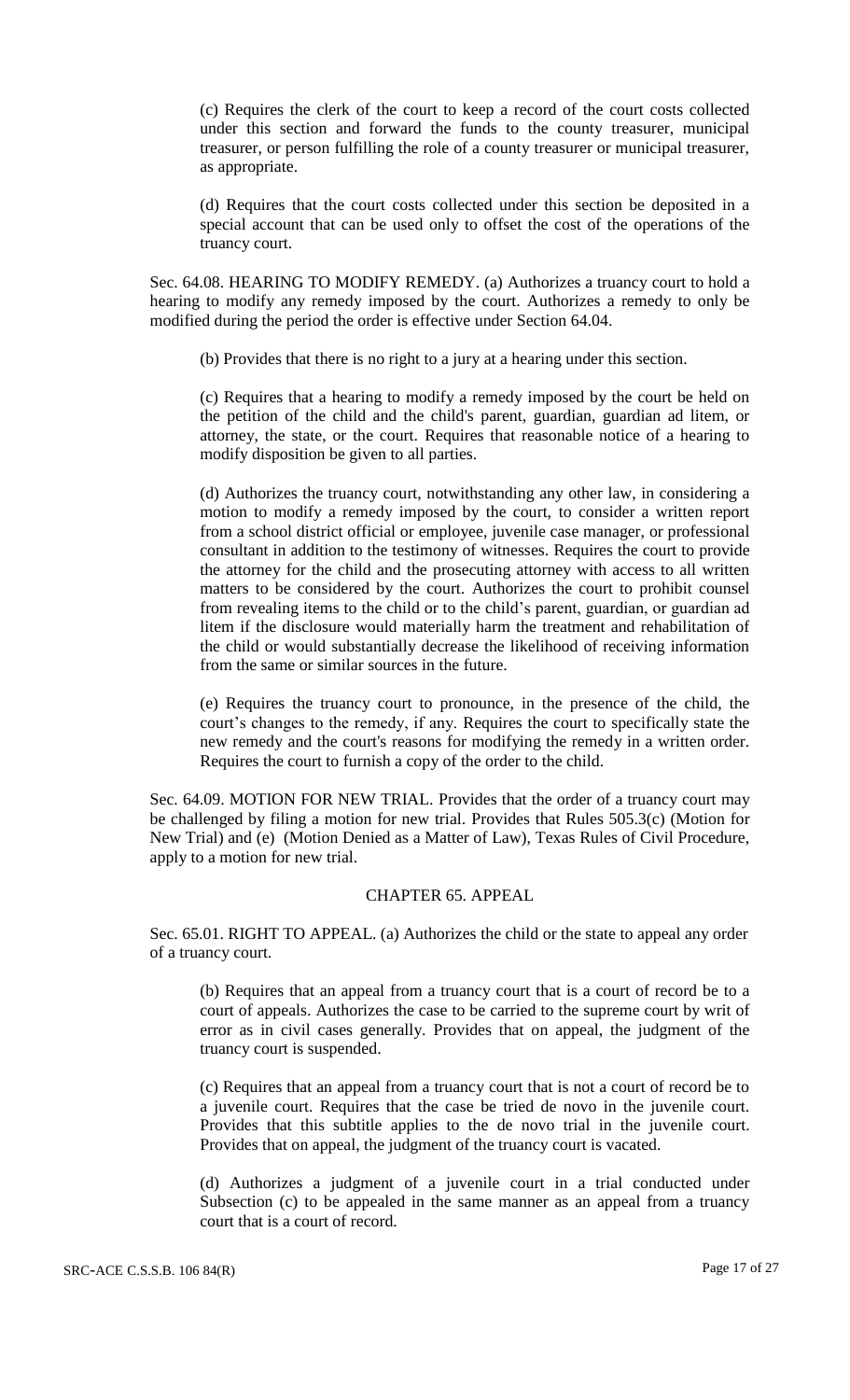Sec. 65.02. GOVERNING LAW. (a) Requires that the appeal of an order of a truancy court that is a court of record is governed by the Texas Rules of Appellate Procedure.

(b) Provides that Rule 506 (Appeal), Texas Rules of Civil Procedure, applies to the appeal of an order of a truancy court that is not a court of record to a juvenile court in the same manner as the rule applies to an appeal of a judgment of a justice court to a county court.

Sec. 65.03. COUNSEL ON APPEAL. (a) Authorizes a child to be represented by counsel on appeal.

(b) Requires the attorney who represented the child before the truancy court to file a notice of appeal with the court that will hear the appeal and inform that court whether that attorney will handle the appeal if the child and the child's parent, guardian, or guardian ad litem request an appeal.

(c) Provides that an appeal serves to suspend the order of the truancy court, regardless of whether the truancy court is a court of record.

(d) Authorizes the appellate court to affirm, reverse, or modify the order of the truancy court.

Sec. 65.04. STYLE OF CASE ON APPEAL. Prohibits the child or the child's family from being identified in an appellate opinion rendered in an appeal. Requires that the appellate opinion be styled, "In the matter of\_\_\_\_\_\_\_\_\_\_\_\_, Child," identifying the child by the child's initials only.

Sec. 65.05. TRANSCRIPT ON APPEAL FROM COURT OF RECORD. (a) Provides that this section applies to an appeal from a truancy court that is a court of record.

(b) Authorizes an attorney retained to represent a child on appeal to request that a transcription of notes of the reporter be included in the record on appeal. Requires the attorney to obtain and pay for the transcription and furnish the transcription to the clerk in duplicate in time for inclusion in the record.

(c) Requires the truancy court, in an appeal under this section, to order the reporter to furnish a transcription without charge to the attorney if the court finds, after hearing or on an affidavit filed by the child's parent or other person responsible for support of the child, that the parent or other responsible person is unable to pay or to give security for the transcription.

(d) Provides that if a transcription has been provided without charge under Subsection (c), payment is made from the general funds of the county in which the truancy proceedings were held.

(e) Requires the court reporter to report any portion of the proceedings requested by either party or directed by the court and to report the proceedings in question and answer form unless a narrative transcript is requested.

#### CHAPTER 66. RECORDS

Sec. 66.01. SEALING OF RECORDS. (a) Authorizes a child who has been found to have engaged in truant conduct to apply, on or after the child's 18th birthday, to the truancy court that made the finding to seal the records relating to the allegation and finding of truant conduct held by the court, the truant conduct prosecutor, and the school district.

(b) Requires that the application include certain information set forth by this subsection or an explanation of why the information is not included.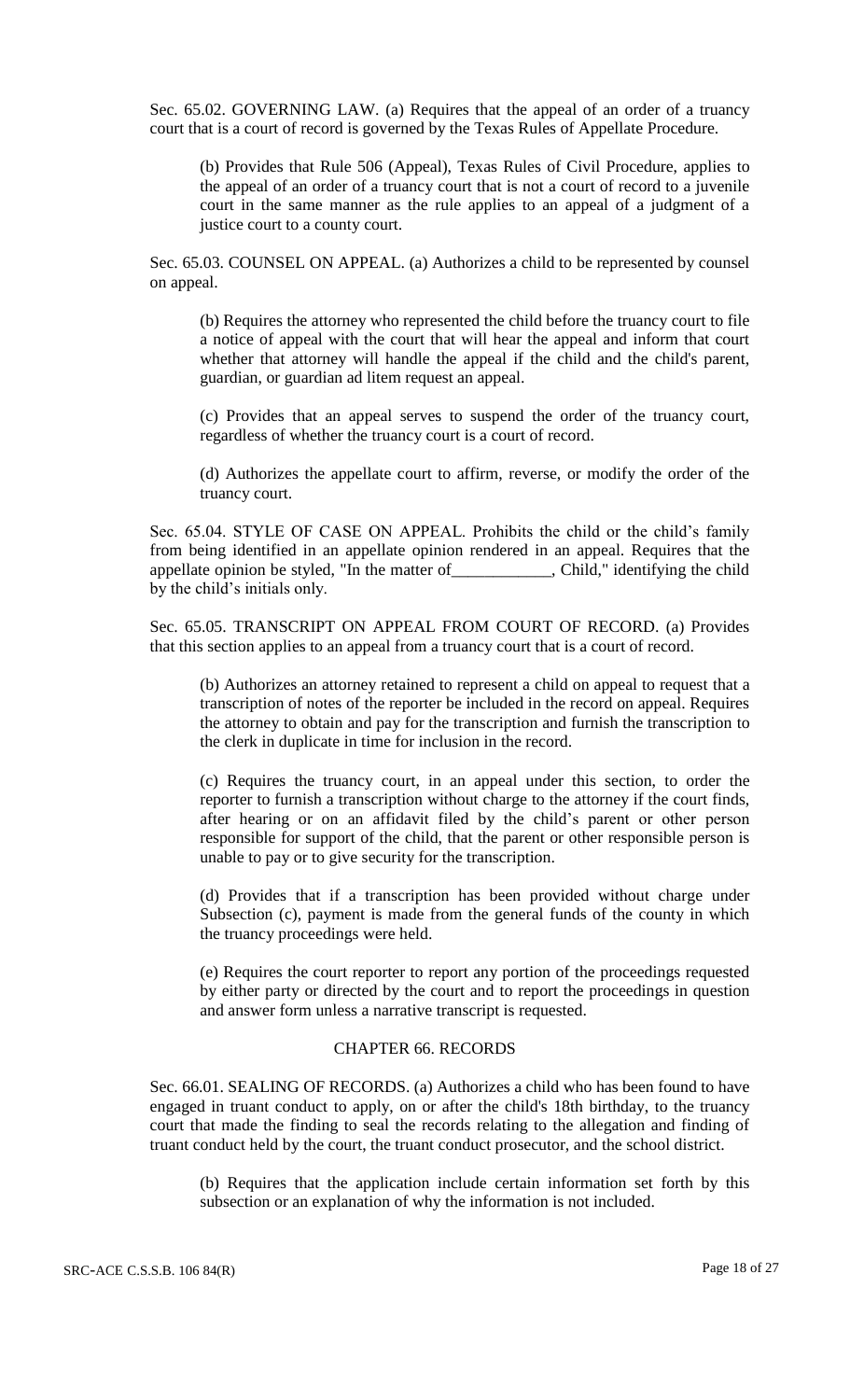(c) Requires the truancy court to order that the records be sealed after determining the child complied with the remedies ordered by the court in the case.

(d) Requires the truancy court to hold a hearing before sealing a child's records under Subsection (c) unless the child waives the right to a hearing in writing and the court and the truant conduct prosecutor consent to the waiver. Requires that reasonable notice of the hearing be given to the child who made the application and the truant conduct prosecutor.

(e) Requires all index references to the records of the truancy court that are ordered sealed to be deleted not later than the 30th day after the date of the sealing order.

(f) Requires a truancy court, clerk of the court, truant conduct prosecutor, or school district to reply to a request for information concerning a child's sealed truant conduct case that no record exists with respect to the child.

(g) Authorizes inspection of the sealed records to be permitted by an order of the truancy court on the petition of the person who is the subject of the records and only by those persons named in the order.

(h) Provides that a person whose records have been sealed under this section is not required in any proceeding or in any application for employment, information, or licensing to state that the person has been the subject of a proceeding under this subtitle. Provides that any statement that the person has never been found to have engaged in truant conduct may not be held against the person in any criminal or civil proceeding.

(i) Authorizes the truancy court to, on the fifth anniversary of a child's 16th birthday, on the motion of the child or on the truancy court's own motion, order the destruction of the child's records that have been sealed under this section if the child has not been convicted of a felony.

Sec. 66.02. CONFIDENTIALITY OF RECORDS. Authorizes records and files created under this subtitle to be disclosed only to:

(1) the judge of the truancy court, the truant conduct prosecutor, and the staff of the judge and prosecutor;

(2) an attorney for the child;

(3) a governmental agency if the disclosure is required or authorized by law;

(4) a person or entity to whom the child is referred for treatment or services if the agency or institution disclosing the information has entered into a written confidentiality agreement with the person or entity regarding the protection of the disclosed information;

(5) the Texas Department of Criminal Justice and the Texas Juvenile Justice Department for the purpose of maintaining statistical records of recidivism and for diagnosis and classification; or

(6) with leave of the truancy court, any other person, agency, or institution having a legitimate interest in the proceeding or in the work of the court.

Sec. 66.03. DESTRUCTION OF CERTAIN RECORDS. Requires a truancy court to order the destruction of the records relating to allegations of truant conduct if a prosecutor decides not to file a petition for an adjudication of truant conduct after a review of the referral under Section 63.03.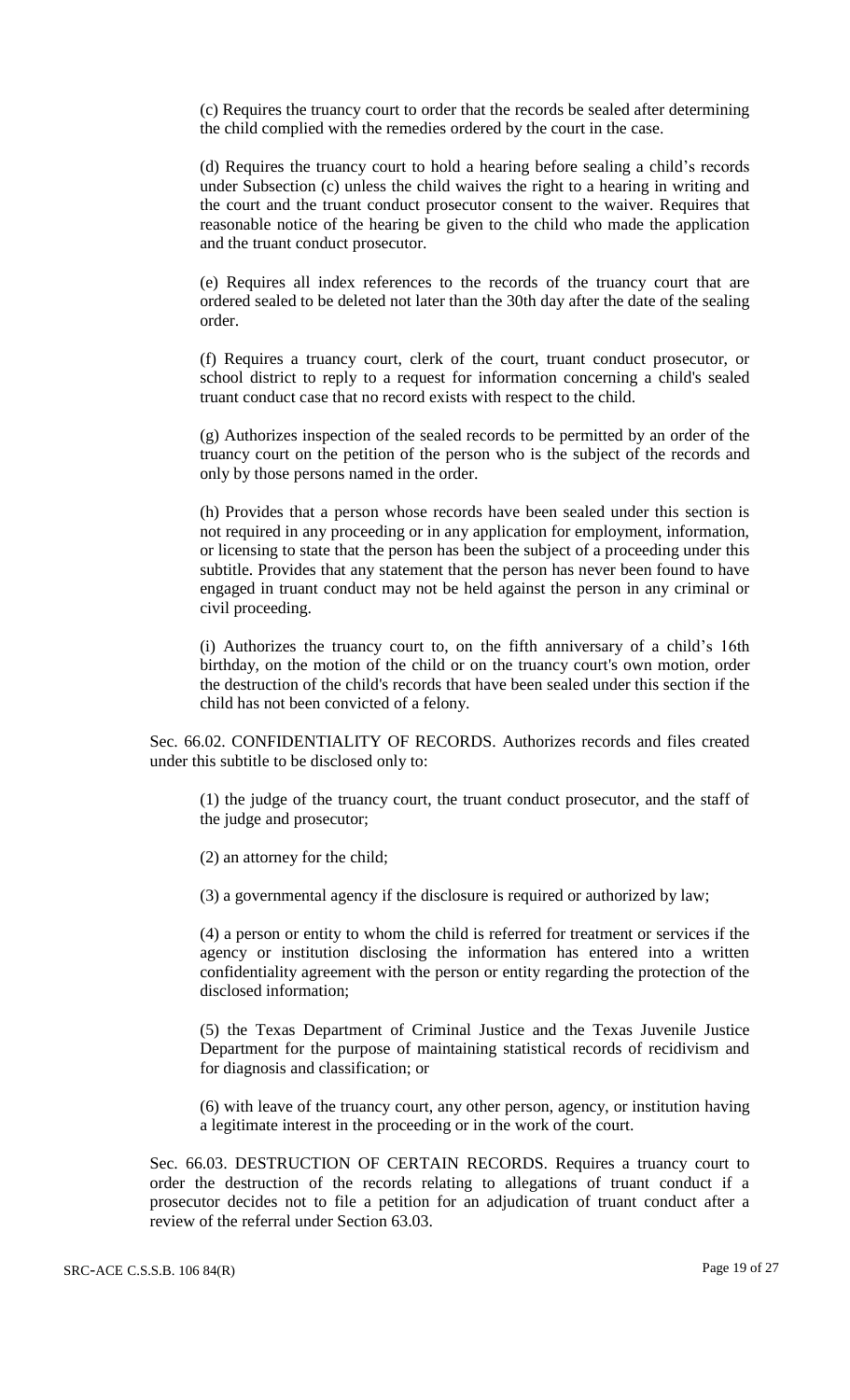#### CHAPTER 67. ENFORCEMENT OF ORDERS

Sec. 67.01. CHILDREN IN CONTEMPT OF COURT. (a) Authorizes the truancy court, if a child fails to obey an order issued by the truancy court under Section 64.03(a), after providing notice and an opportunity for a hearing, to find the child in contempt of court.

(b) Authorizes the truancy court, if a truancy court finds a child in contempt of court under Subsection (a) or a child is in direct contempt of court, to:

(1) refer the child to the juvenile court in the county for delinquent conduct under Section 51.03(a)(2), Family Code, unless the child committed the contempt while 17 years of age or older; or

(2) hold the child in contempt of court and order either or both of the following:

(A) that the child pay a fine not to exceed \$100;

(B) or that the Department of Public Safety of the State of Texas (DPS) suspend the child's driver's license or permit or, if the child does not have a license or permit, order that DPS deny the issuance of a license or permit to the child until the child fully complies with the court's orders.

(c) Prohibits a truancy court from ordering the confinement of a child for the child's failure to obey an order of the court issued under Section 64.03(a).

(d) Requires a truancy court that orders the suspension or denial of a driver's license or permit under Subsection (b)(2)(B) to notify DPS on receiving proof of compliance with the orders of the court, and order DPS to revoke the suspension or denial of the license.

Sec. 67.02. PARENT OR OTHER PERSON IN CONTEMPT OF COURT. (a) Authorizes a truancy court to enforce the following orders by contempt:

> (1) an order that a parent of a child, guardian of a child, or any courtappointed guardian ad litem of a child attend an adjudication hearing under Section 63.12(b);

> (2) an order requiring a person other than a child to take a particular action under Section 64.05(a);

> (3) an order that a child's parent, or other person responsible to support the child, reimburse the municipality or county for the cost of the guardian ad litem appointed for the child under Section 63.11(c); and

> (4) an order that a parent, or person other than the child, pay the \$50 court cost under Section 64.07.

(b) Authorizes a truancy court to find a parent or person other than the child in direct contempt of the court.

(c) Provides that the penalty for a finding of contempt under Subsection (a) or (b) is a fine in an amount not to exceed \$100.

(d) Provides that in addition to the assessment of a fine under Subsection (c), direct contempt of the truancy court by a parent or person other than the child is punishable by confinement in jail for a maximum of three days, a maximum of 40 hours of community service, or both confinement and community service.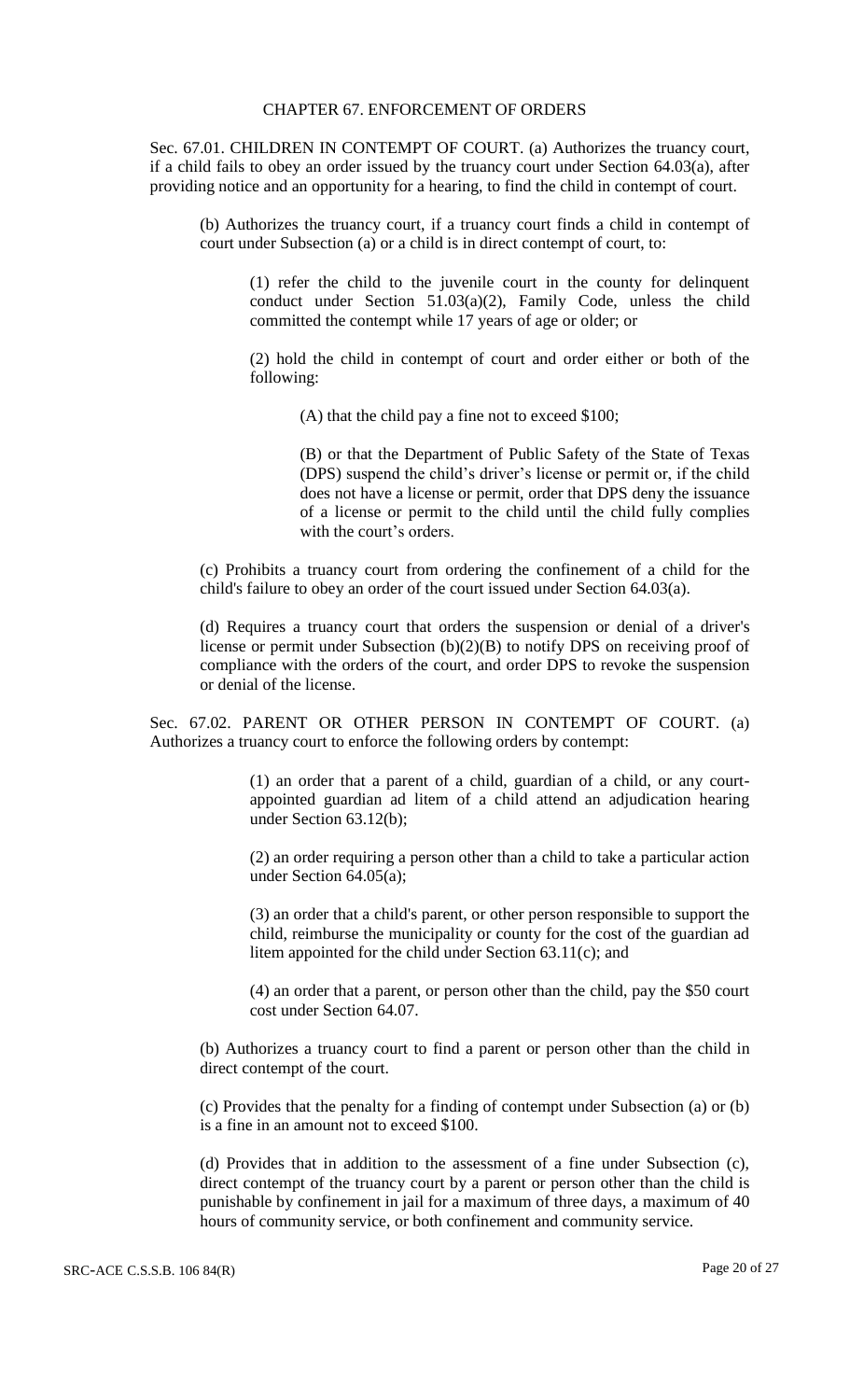Sec. 67.03. WRIT OF ATTACHMENT. Authorizes a truancy court to issue a writ of attachment for a person who violates an order entered under Section 63.07(c). Provides that the writ of attachment is executed in the same manner as in a criminal proceeding as provided by Chapter 24 (Subpoena and Attachment), Code of Criminal Procedure.

Sec. 67.04. ENTRY OF TRUANCY COURT ORDER AGAINST PARENT OR OTHER ELIGIBLE PERSON. (a) Requires the truancy court to provide notice to a person who is the subject of a proposed truancy court order under Section 67.02, and provide a sufficient opportunity for the person to be heard regarding the proposed order.

(b) Requires that a truancy court order under Section 67.02 be in writing and a copy promptly furnished to the parent or other eligible person.

(c) Authorizes the truancy court to require the parent or other eligible person to provide suitable identification to be included in the court's file. Provides that suitable identification includes fingerprints, a driver's license number, a social security number, or similar indicia of identity.

Sec. 67.05. APPEAL. (a) Authorizes the parent or other eligible person against whom a final truancy court order has been entered under Section 67.02 to appeal as provided by law from judgments entered in civil cases.

(b) Provides that the pendency of an appeal initiated under this section does not abate or otherwise affect the proceedings in the truancy court involving the child.

Sec. 67.06. MOTION FOR ENFORCEMENT. (a) Authorizes the state to initiate enforcement of a truancy court order under Section 67.02 against a parent or person other than the child by filing a written motion. Requires that, in ordinary and concise language, the motion identify the provision of the order allegedly violated and sought to be enforced, state specifically and factually the manner of the person's alleged noncompliance, state the relief requested, and contain the signature of the party filing the motion.

(b) Requires the state to allege the particular violation by the person of the truancy court order that the state had a reasonable basis for believing the person was violating when the motion was filed.

Sec. 67.07. NOTICE AND APPEARANCE. (a) Requires the truancy court, on the filing of a motion for enforcement, to set the date, time, and place of the hearing by written notice and order the person against whom enforcement is sought to appear and respond to the motion.

(b) Require that the notice be given by personal service or by certified mail, return receipt requested, on or before the 10th day before the date of the hearing on the motion. Requires that the notice include a copy of the motion for enforcement. Requires that personal service comply with the Code of Criminal Procedure.

(c) Requires the truancy court, if a person moves to strike or specially excepts to the motion for enforcement, to rule on the exception or motion to strike before the court hears evidence on the motion for enforcement. Requires that if an exception is sustained, the court give the movant an opportunity to replead and continue the hearing to a designated date and time without the requirement of additional service.

(d) Prohibits the truancy court from, if a person who has been personally served with notice to appear at the hearing does not appear, holding the person in contempt, but authorizes the truancy court to issue a warrant for the arrest of the person.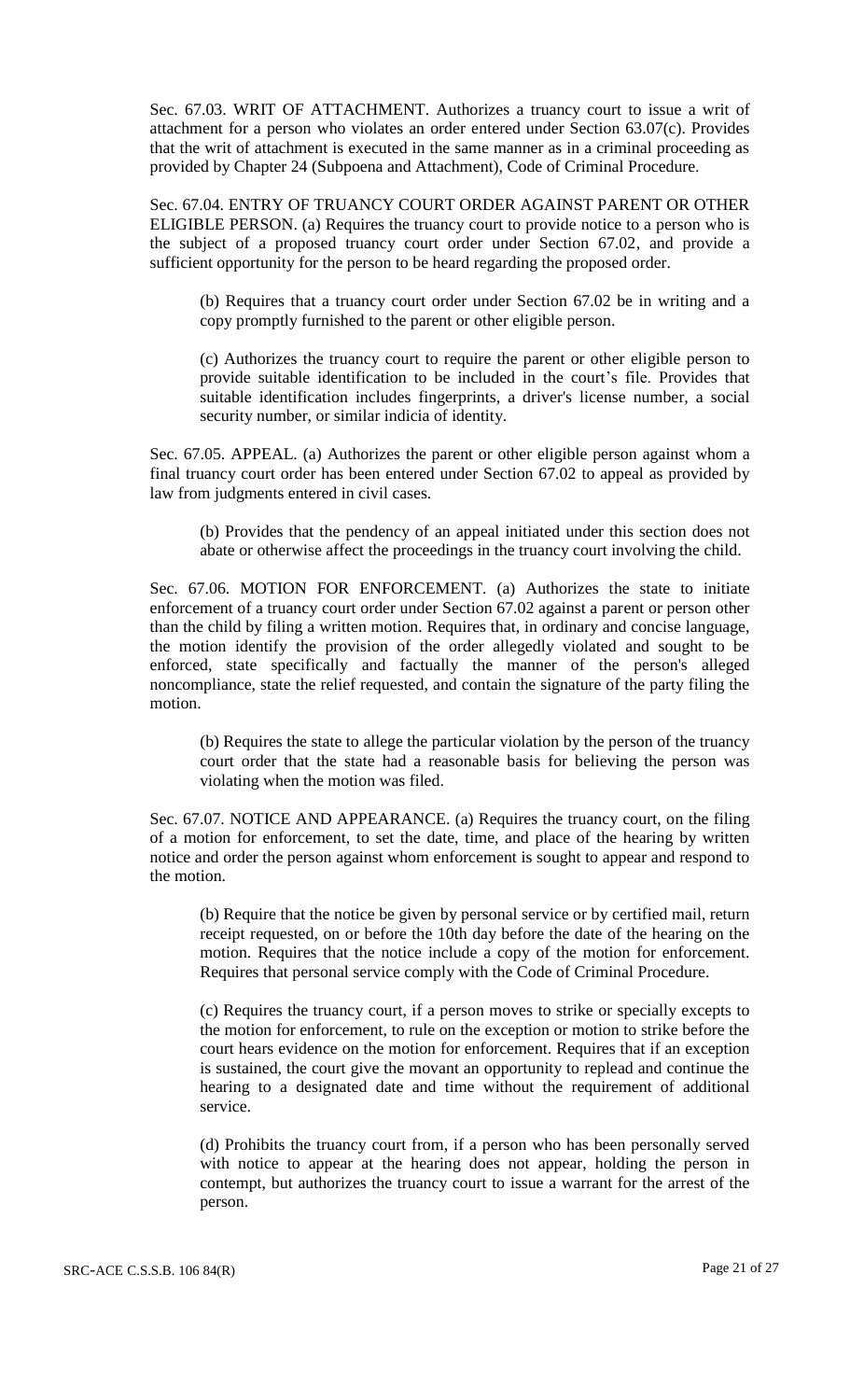Sec. 67.08. CONDUCT OF ENFORCEMENT HEARING. (a) Requires the movant to prove beyond a reasonable doubt that the person against whom enforcement is sought engaged in conduct constituting contempt of a reasonable and lawful court order as alleged in the motion for enforcement.

(b) Provides that the person against whom enforcement is sought has a privilege not to be called as a witness or otherwise to incriminate himself or herself.

(c) Requires the truancy court to conduct the enforcement hearing without a jury.

(d) Requires the truancy court to include in the court's judgment findings for each violation alleged in the motion for enforcement; and the punishment, if any, to be imposed.

(e) Authorizes a person to, if the person against whom enforcement is sought was not represented by counsel during any previous court proceeding involving a motion for enforcement, through counsel, raise any defense or affirmative defense to the proceeding that could have been asserted in the previous court proceeding that was not asserted because the person was not represented by counsel.

(f) Provides that it is an affirmative defense to enforcement of a truancy court order under Section 67.02 that the court did not provide the parent or other eligible person with due process of law in the proceeding in which the court entered the order.

SECTION 18. Amends Section 51.02(15), Family Code, to redefine "status offender."

SECTION 19. Amends Sections 51.03(a), (b), (e), and (f), Family Code, as follows:

(a) Provides that delinquent conduct is:

(1) Makes no change to this subdivision;

(2) conduct that violates a lawful order of a court under circumstances that would constitute contempt of that court in a justice or municipal court, a county court for conduct punishable only by a fine, or a truancy court;

(3)-(4) Makes no change to these subdivisions;

(b) Provides that conduct indicating a need for supervision is:

(1) Makes no change to this subdivision;

(2) Deletes existing Subdivision (2) and redesignates existing Subdivision (3) as Subdivision (2).

(3)-(8) Renumbers remaining subdivisions appropriately.

Deletes text of existing Subdivision (2) providing that conduct indicating a need for supervision includes the absence of a child on 10 or more days or parts of days within a six-month period in the same school year or on three or more days or parts of days within a four-week period from school.

(e) Provides that for the purposes of Subsection (b)(2), rather than (b)(3), "child" does not include a person who is married, divorced, or widowed.

(f) Provides that conduct described under Subsection (b)(1) does not constitute conduct indicating a need for supervision unless the child has been referred to the juvenile court under Section 51.08(b) (relating to criminal courts waiving jurisdiction and referring a child to juvenile court).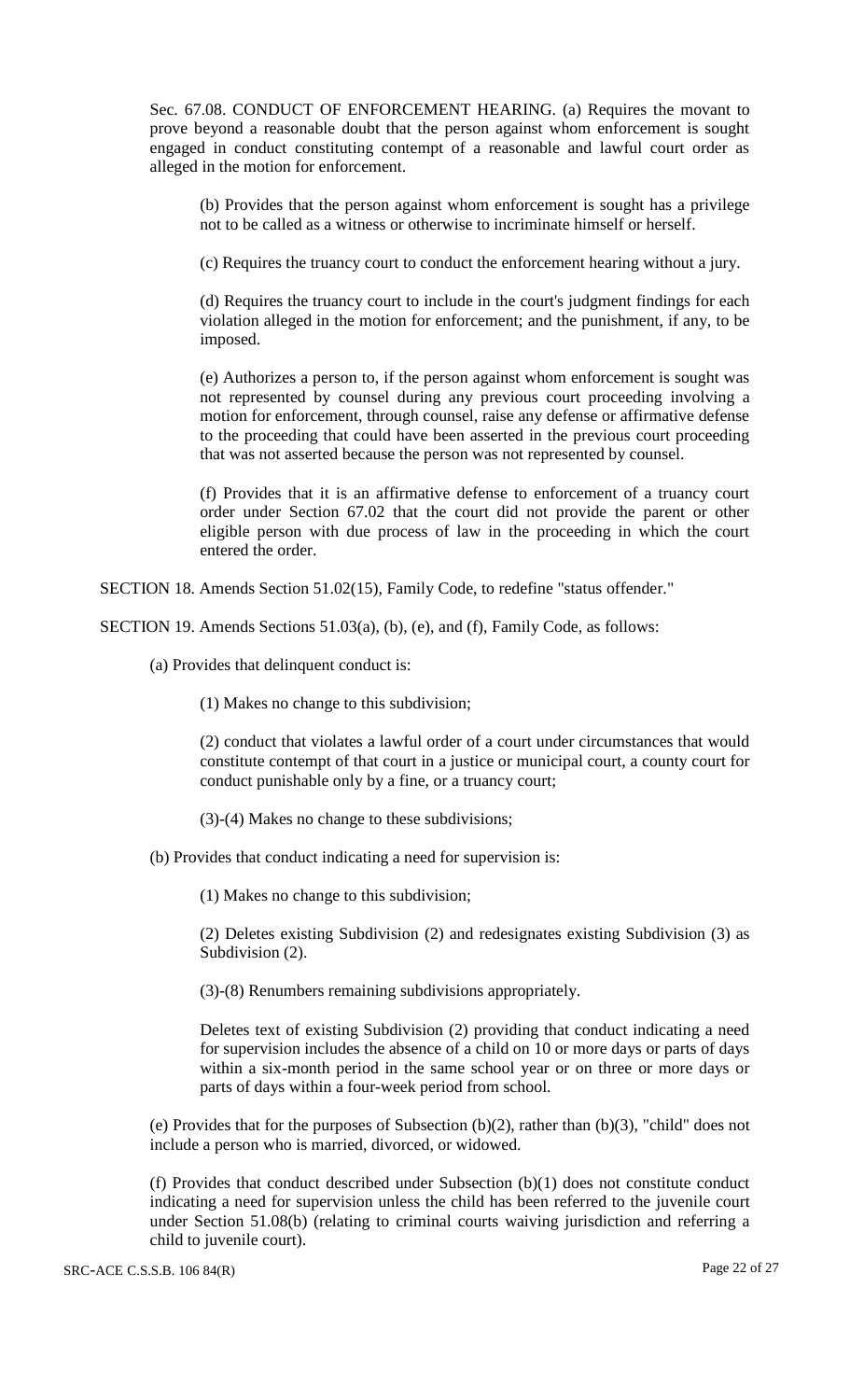SECTION 20. Amends Section 51.13(e), Family Code, to provide that a finding that a child engaged in conduct indicating a need for supervision as described by Section 51.03(b)(7), rather than 51.03(b)(8), is a conviction only for the purposes of Sections 43.261(c) and (d) (relating to the classification of crimes involving electronic transmission of certain visual material depicting a minor), Penal Code.

SECTION 21. Amends Section 54.0404(a), Family Code, to make a conforming change.

SECTION 22. Amends Section 54.05(b), Family Code, to provide that except for a commitment under Section 54.04011 (Trafficked Persons Program), rather than Section 54.04011 and Section 54.0402 (Dispositional Order for Failure to Attend School), or a placement on determinate sentence probation under Section 54.04(q) (Relating to court prescribed probation in resulting from adjudication in the Texas Juvenile Justice Department) all dispositions automatically terminate when the child reaches the child's 18th birthday.

SECTION 23. Amends Section 58.0022, Family Code, to change a reference to Section 51.03(b)(3) to 51.03(b)(2).

SECTION 24. Amends Section 58.003(c-3), Family Code, to change a reference to Section 51.03(b)(7) to 51.03(b)(6).

SECTION 25. Amends Section 58.106(a), Family Code, as follows:

(a) Provides that, except as otherwise provided by this section, information contained in the juvenile justice information system is confidential information for the use of the department and prohibits that information from being disseminated by the department except:

(1)-(3) Makes no change to these subdivisions;

(4) to the Texas Juvenile Justice Department, rather than the Texas Youth Commission and the Texas Juvenile Probation Commission, for analytical purposes;

(5) to the office of independent ombudsman of the Texas Juvenile Justice Department, rather than the Texas Youth Commission; and

(6) to a county, justice, or municipal court exercising jurisdiction over a juvenile, rather than municipal court exercising jurisdiction over a juvenile. Deletes text including a court exercising jurisdiction over a juvenile under Section 54.021 (County, Justice, or Municipal Court: Truancy) in the list of exceptions.

SECTION 26. Amends Section 59.003(a), Family Code, as follows:

(a) Authorizes the probation department or prosecuting attorney or the juvenile court, subject to Subsection (e) and after a child's first commission of delinquent conduct or conduct indicating a need for supervision in a disposition hearing under Section 54.04 (Dispositional Hearing) or a modification hearing under Section 54.05 (Hearing to Modify Disposition), to assign a child one of the following sanction levels according to the child's conduct. Sets forth sanction levels. Changes references to Section 51.03(b)(4) or (5) to Section 51.03(b)(3) or (4).

SECTION 27. Amends Section 61.002(a), Family Code, as follows:

(a) Provides that this chapter applies, except as provided by Subsection (b), to a proceeding to enter a juvenile court order:

(1)-(8) Makes no change to these subdivisions.

(9) requiring a parent or other eligible person to pay reasonable attorney's fees for representing the child under Section 51.10(e) (authorizing the court to enforce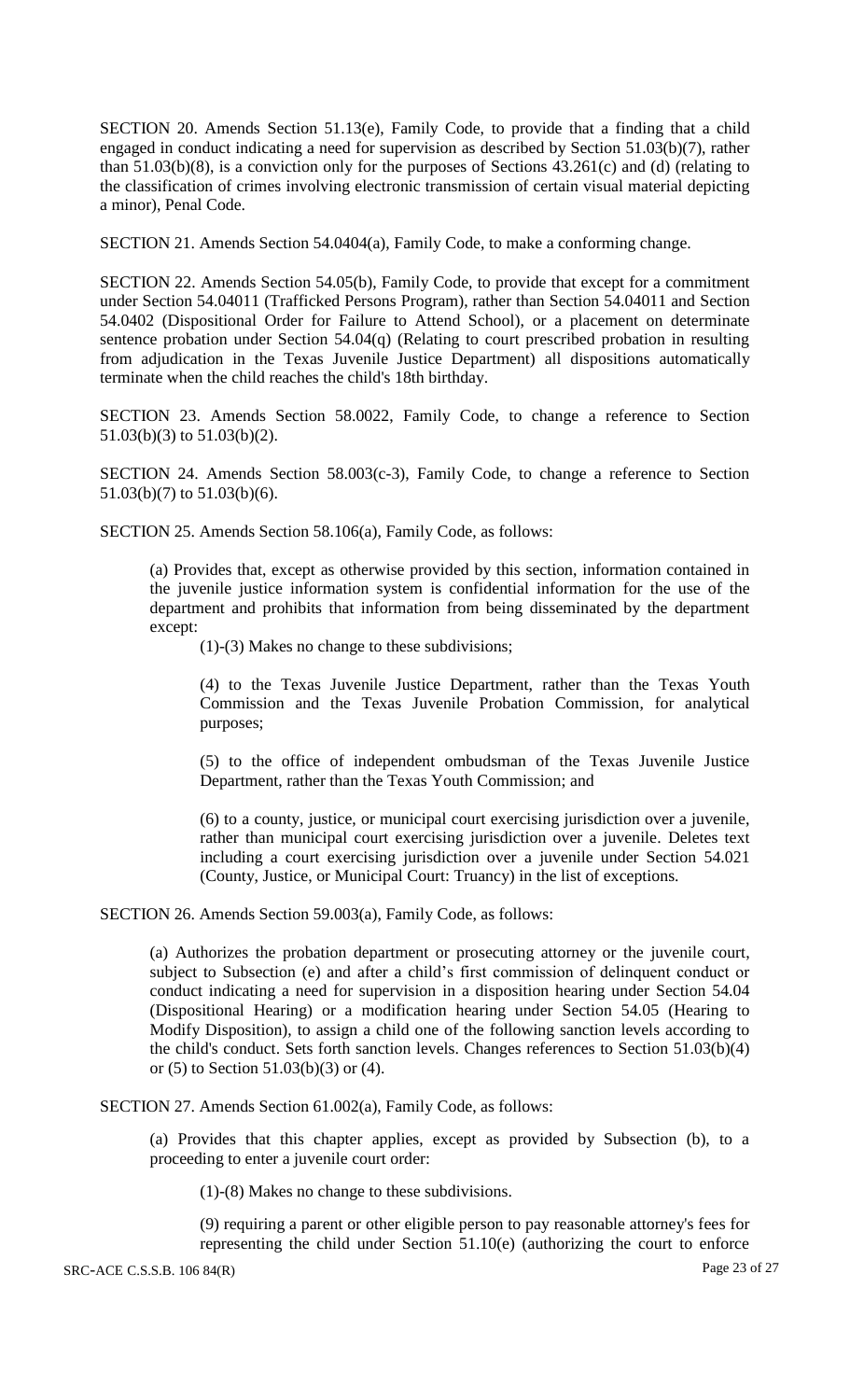orders under Subsection (d) by proceedings under Section 54.07 or by appointing counsel and ordering the parent or other person responsible for support of the child to pay a reasonable attorney's fee set by the court);

Deletes existing text requiring a parent or guardian of a child found to be truant to participate in an available program addressing truancy under Section 54.041(f).

Renumbers the remaining subdivisions appropriately.

SECTION 28. Amends Section 26.045(d), Government Code, as follows:

(d) Provides that a county court in a county with a population of 1.75 million or more has original jurisdiction over cases alleging a violation of Section 25.093 (Parent Contributing to Nonattendance), Education Code, rather than Section 25.093 or 25.094, Education Code, or alleging truant conduct under Section 62.03(a), Education Code.

SECTION 29. Amends Section 29.003 (i), Government Code, to change a reference to Section 25.094, Education Code to Section 62.03 (a), Education Code.

SECTION 30. Amends Section 54.1172 (a), Government Code, as follows:

(a) Authorizes the county judge to appoint one or more part-time or full-time magistrates to hear a matter alleging a violation of Section 25.093, Education Code, rather than 25.094, Education Code, or alleging truant conduct under Section 62.03 (a), Education Code.

SECTION 31. Amends Section 54.1952 (a), Government Code, to make a conforming change.

SECTION 32. Amends Section 54.1955, Government Code, as follows:

Sec. 54.1955. POWERS. (a) Authorizes a magistrate appointed under this subchapter, except as limited by an order of the county judge, to:

(1)-(7) Makes no change to these subdivisions;

(8) accept a plea of guilty or nolo contendere in a case alleging a violation of Section 25.093, Education Code, rather than Section 25.093 or 25.094, Education Code, and assess a fine or court costs or order community service in satisfaction of a fine or costs in accordance with Article 45.049 (Community Service in Satisfaction of Fine or Costs), Code of Criminal Procedure;

(9) for a violation of Section 25.093, Education Code, enter an order suspending a sentence or deferring a final disposition that includes at least one of the requirements listed in Article 45.051 (Suspension of Sentence and Deferral of Final Disposition), Code of Criminal Procedure;

(10) for an uncontested adjudication of truant conduct under Section 62.03, Education Code, accept a plea to the petition or a stipulation of evidence, and take any other action authorized under Subtitle J, Title 2, Education Code; and

(11) perform any act and take any measure necessary and proper for the efficient performance of the duties required by the referral order, including the entry of an order that includes at least one of the remedial options, rather than requirements, Section 64.03, Education Code, rather than Article 45.054, Code of Criminal Procedure. Creates this subdivision from existing text.

Deletes existing text authorizing a magistrate, that if the magistrate finds that a child as defined by Article 45.058, Code of Criminal Procedure, has violated an order under Article 45.054, Code of Criminal Procedure, to proceed as authorized by Article 45.050, Code of Criminal Procedure. Makes a nonsubstantive change.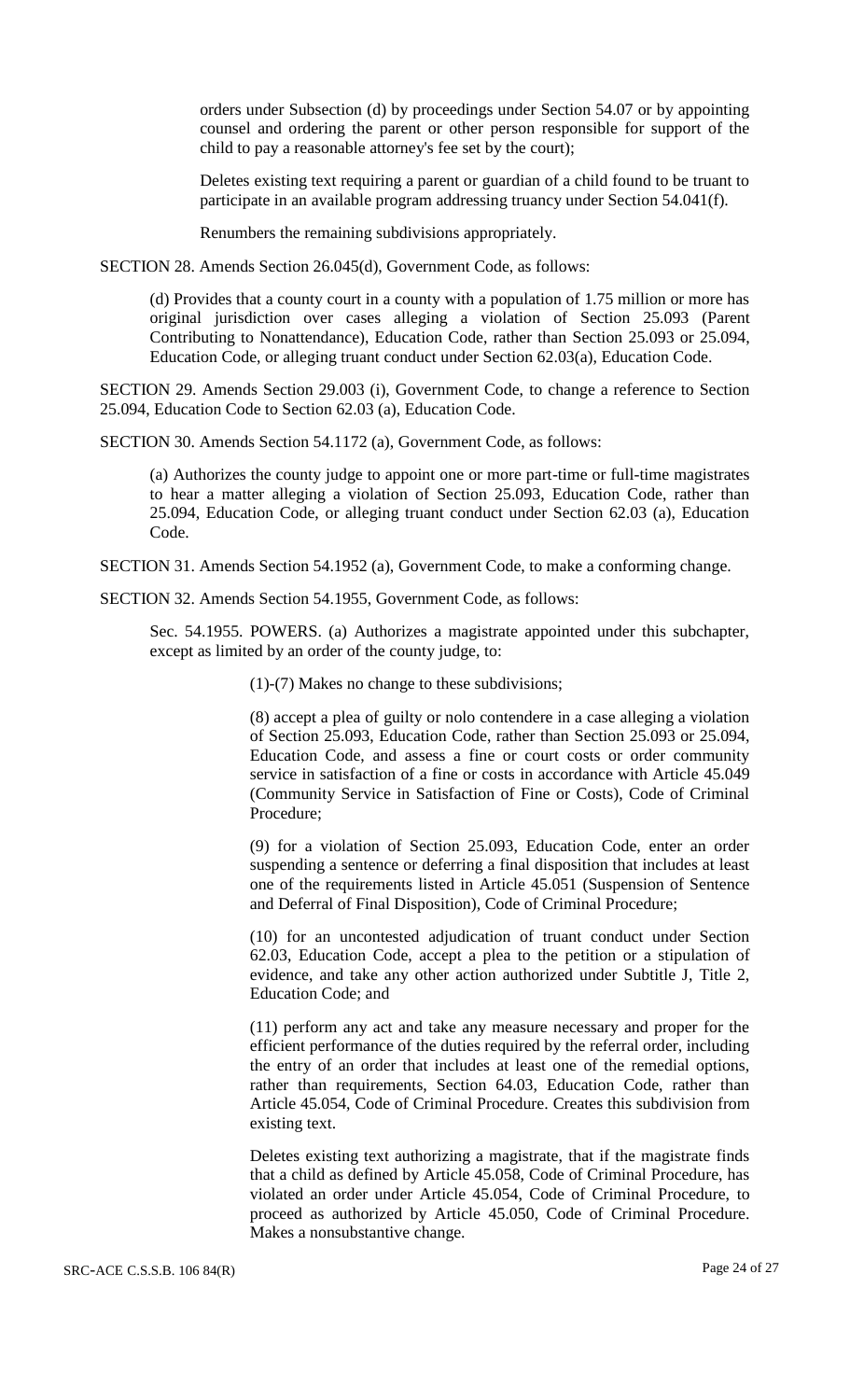(b) Prohibits a magistrate from ruling on an issue but authorizes the magistrate to make findings, conclusions, and recommendations on the issue with respect to an issue of law or fact the ruling on which could result in the dismissal of a prosecution under Section 25.093, Education Code, rather than Section 25.093 or 25.094, Education Code, or a case of truant conduct under Section 63.03, Education Code.

SECTION 33. Amends Section 54.1956, Government Code, as follows:

Sec. 54.1956. New heading: NOT GUILTY PLEA ENTERED OR DENIAL OF ALLEGED CONDUCT. (a) Creates this subsection from existing text. Requires the magistrate, on entry of a not guilty plea for a violation of Section 25.093, Education Code, to refer the case back to the referring court for all further pretrial proceedings and a full trial on the merits before the court or a jury.

(b) Requires the magistrate to refer the case to the appropriate truancy court for adjudication on denial by a child of truant conduct, as defined by Section 62.03(a), Education Code.

SECTION 34. Amends Section 71.0352, Government Code, as follows:

Sec. 71.0352. New heading: JUVENILE DATA: JUSTICE, MUNICIPAL, AND TRUANCY COURTS. Provides that, as a component of the official monthly report submitted to the Office of Court Administration of the Texas Judicial System:

(1) requires a justice court, municipal court, or truancy court to report the number of cases filed for, rather than report the number of cases filed for the following offenses:

(A) truant conduct under Section 62.03(a). Education Code, rather than failure to attend school under Section 25.094, Education Code;

(B) the offense of parent contributing to nonattendance under Section 25.093, Education Code; and

(C) a violation of a local daytime curfew ordinance adopted under Section 341.905 (Juvenile Curfew in General-Law Municipality) or 351.903 (County Juvenile Curfew), Local Government Code; and

(2) requires the justice court, municipal court or truancy court, to report the number of incidents in cases in which a child fails to obey an order of a justice court, municipal court, or truancy court, under circumstances that would constitute contempt of court, in which the child is:

(A) referred to the appropriate juvenile court for delinquent conduct as provided by Article  $45.050(c)(1)$ , Code of Criminal Procedure, or Section 67.01 (b) (1), Education Code rather than Article 45.050 (c) (1), Code of Criminal Procedure or Section 51.03(a)(2), Family Code; or

(B) held in contempt, fined, or denied driving privileges as provided by Article 45.050(c)(2), Code of Criminal Procedure, or Section 67.01(b)(2), Education Code.

Makes nonsubstantive changes.

SECTION 35. Amends Section 102.021, Government Code, as follows:

Sec. 102.021. COURT COSTS ON CONVICTION: CODE OF CRIMINAL PROCEDURE. Requires a person convicted of an offense to pay the following under the Code of Criminal Procedure, in addition to all other costs:

(1)-(7) Makes no change to these subdivisions;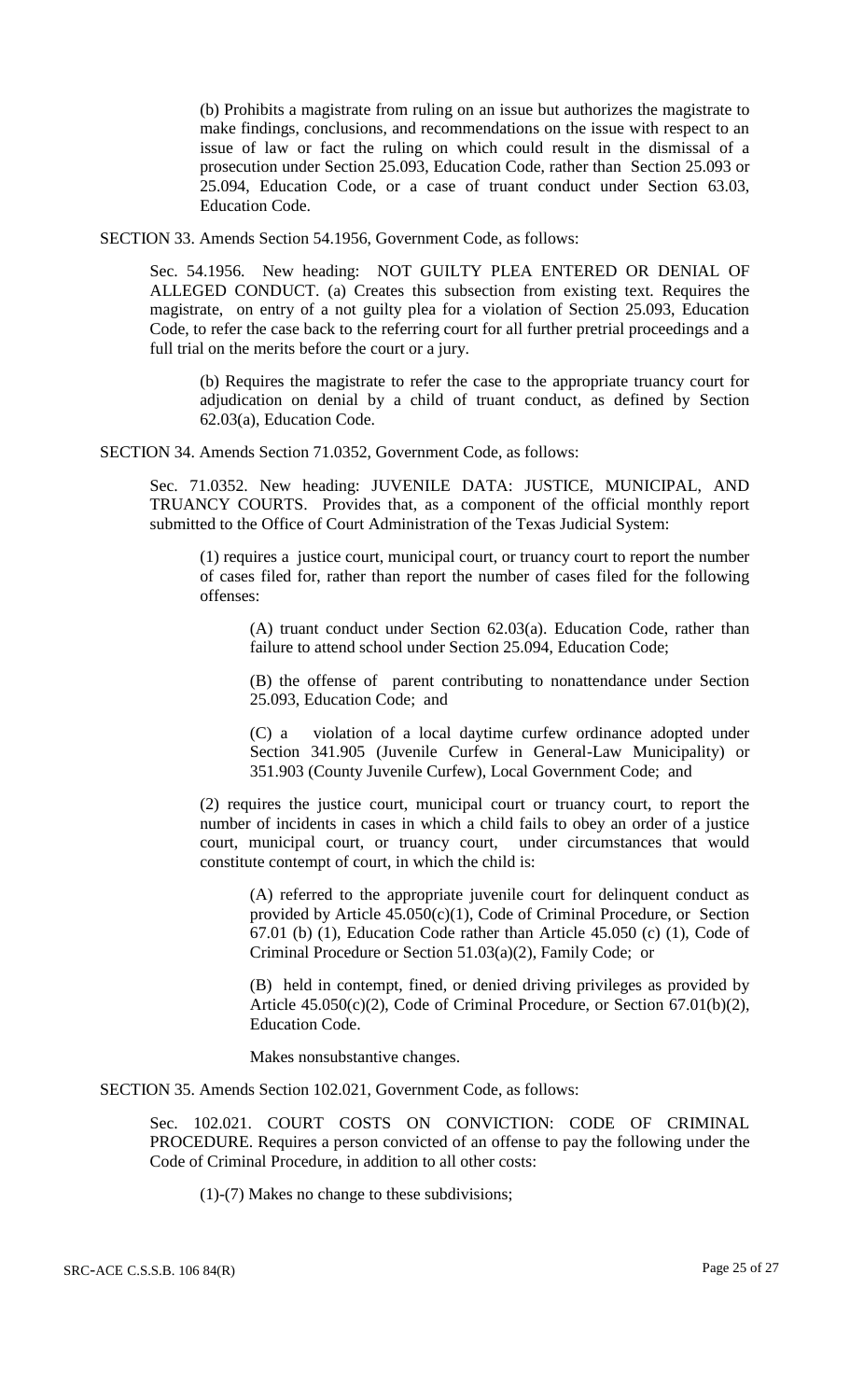(8) court costs on an offense of parent contributing to student nonattendance, rather than truancy or contributing to truancy Art. 102.014 (Court Costs for Child Safety Fund in Municipalities), Code of Criminal Procedure… \$20;

(9)-(18) Makes no change to these subdivisions.

SECTION 36. Amends Section 103.021, Government Code, as follows:

Sec. 103.021. ADDITIONAL FEES AND COSTS IN CRIMINAL OR CIVIL CASES: CODE OF CRIMINAL PROCEDURE. Requires an accused or defendant, or a party to a civil suit, as applicable, to pay the following fees and costs under the Code of Criminal Procedure if ordered by the court or otherwise required:

(1)- (20-a) Makes no change to these subdivisions;

(21)-(25) Makes no change to these subdivisions.

Deletes existing Subdivision (20-b) providing that a fee to defray the cost of notifying state agencies of orders of expunction (Art. 45.055, Code of Criminal Procedure) . . . \$30 per application;

SECTION 37. Amends Subchapter B, Chapter 103, Government Code, by adding Section 103.035, as follows:

Sec. 103.035. ADDITIONAL COSTS IN TRUANCY CASES: EDUCATION CODE. Requires a party to a truancy case in a truancy court to pay court costs of \$50 under Section 64.07, Education Code, if ordered by the truancy court.

SECTION 38. Repealers:

(1) Articles 45.054 (Failure to Attend School Proceedings) and 45.055 (Expunction of Conviction and Records in Failure to Attend School Cases), Code of Criminal Procedure;

(2) Section 25.094 (Failure to Attend School), Education Code; and

(3) Sections 51.03(d) (providing that it is an affirmative defense to an allegation of conduct under Subsection (b)(2) that one or more of the absences required to be proven under that subsection have been excused by a school official or by the court or that one or more of the absences were involuntary, but only if there is an insufficient number of unexcused or voluntary absences remaining to constitute conduct under Subsection (b)(2)), Family Code;

(3) Section 51.03(e-1) (defining, notwithstanding any other law, for purposes of conduct described by Subsection (b)(2), "child" as a person who is 10 years of age or older, alleged or found to have engaged in the conduct as a result of acts committed before becoming 18 years of age, and required to attend school under Section 25.085 (Compulsory School Attendance)), Family Code;

Section  $51.03(g)$  (providing that in a county with a population of less than 100,000, conduct described by Subsection (b)(1)(A) that violates Section 25.094, Education Code, is conduct indicating a need for supervision), Family Code;

Section 51.04(h) (providing that in a county with a population of less than 100,000, the juvenile court has concurrent jurisdiction with the justice and municipal courts over conduct engaged in by a child that violates Section 25.094, Education Code), Family Code;

Section 51.08(e) (prohibiting a juvenile court from refusing to accept the transfer of a case brought under Section 25.094, Education Code, for a child described by Subsection (b)(1) if a prosecuting attorney for the court determines under Section 53.012 (Review by Prosecutor) that the case is legally sufficient under Section 53.01 (Preliminary Investigation and Determinations; Notice to Parents for adjudication in juvenile court), Family Code;

SRC-ACE C.S.S.B. 106 84(R) Page 26 of 27 Section 54.021 (County, Justice, or Municipal Court: Truancy), Family Code;